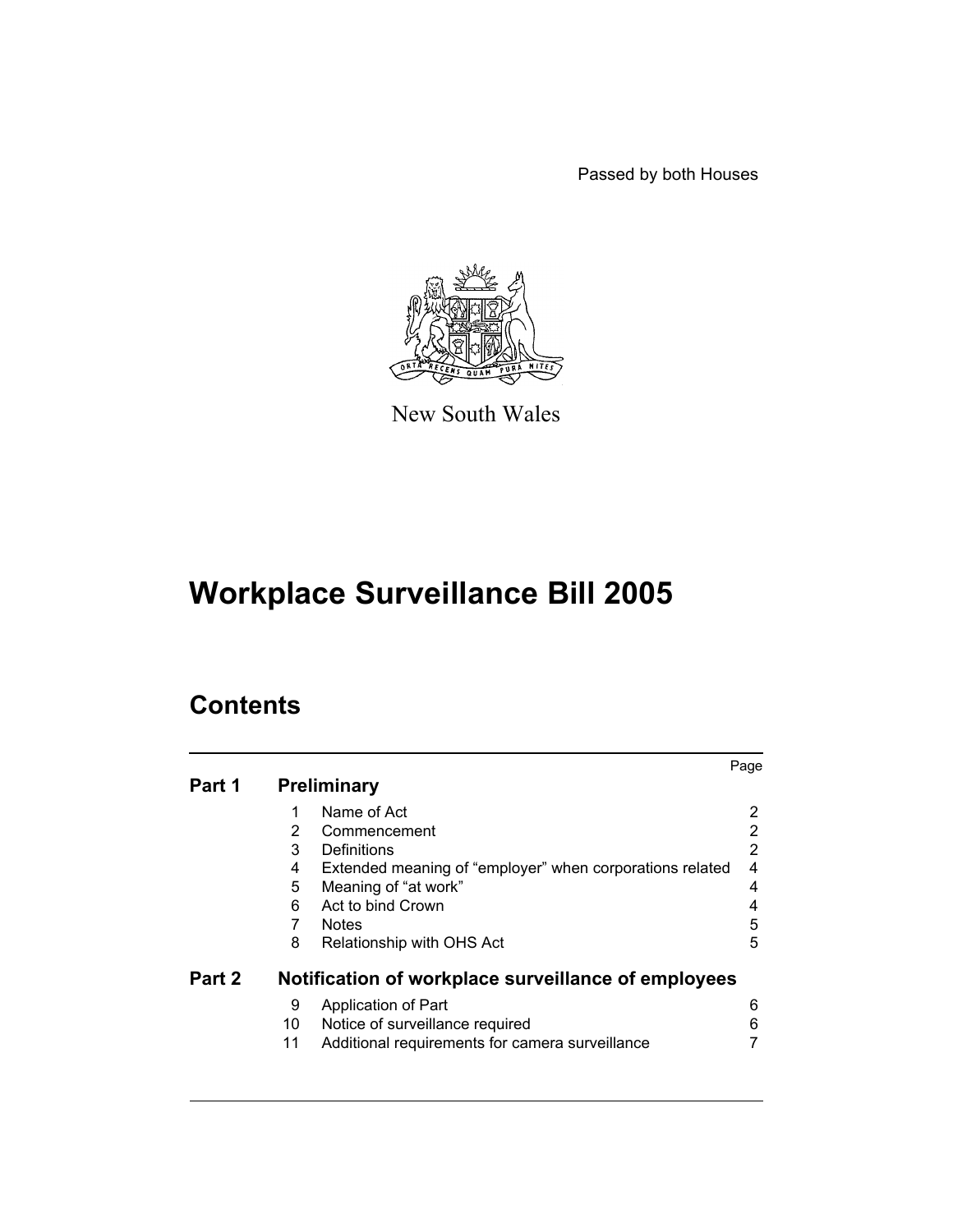Workplace Surveillance Bill 2005

**Contents** 

|        |          |                                                                                                              | Page                             |
|--------|----------|--------------------------------------------------------------------------------------------------------------|----------------------------------|
|        | 12       | Additional requirements for computer surveillance                                                            | 7                                |
|        | 13<br>14 | Additional requirements for tracking surveillance<br>Exemption for certain surveillance by agreement         | $\overline{7}$<br>$\overline{7}$ |
| Part 3 |          | <b>Prohibited surveillance</b>                                                                               |                                  |
|        | 15<br>16 | Surveillance of change rooms and bathrooms prohibited<br>Prohibition on surveillance using work surveillance | 8                                |
|        |          | device while employee not at work                                                                            | 8                                |
|        | 17<br>18 | Restrictions on blocking emails or Internet access                                                           | 8                                |
|        |          | Restrictions on use and disclosure of surveillance<br>records-notified surveillance                          | 9                                |
| Part 4 |          | Covert surveillance of employees at work                                                                     |                                  |
|        |          | <b>Division 1</b><br><b>Restrictions on covert surveillance</b>                                              |                                  |
|        | 19       | Covert surveillance prohibited without covert surveillance                                                   |                                  |
|        | 20       | authority<br>What covert surveillance authority authorises                                                   | 10<br>10                         |
|        | 21       | Exceptions-law enforcement, correctional centres,                                                            |                                  |
|        | 22       | courts, casino<br>Defence-surveillance for security of the workplace                                         | 10<br>11                         |
|        |          |                                                                                                              |                                  |
|        |          | <b>Division 2</b><br><b>Covert surveillance authorities</b>                                                  |                                  |
|        | 23<br>24 | Application for covert surveillance authority                                                                | 11<br>13                         |
|        | 25       | Dealing with application<br>Grounds for issue of covert surveillance authority                               | 13                               |
|        | 26       | Privacy must be considered                                                                                   | 13                               |
|        | 27       | Surveillance supervisor                                                                                      | 13                               |
|        | 28       | Form of covert surveillance authority                                                                        | 14                               |
|        | 29       | Duration and conditions of covert surveillance authority                                                     | 14                               |
|        | 30       | Contravention of condition of authority                                                                      | 16                               |
|        | 31       | Variation or cancellation of authority                                                                       | 16                               |
|        | 32       | Further application for authority after refusal                                                              | 16                               |
|        | 33       | Records relating to covert surveillance authority                                                            | 16                               |
|        | 34       | Defects in authority                                                                                         | 17                               |
|        | 35       | Report on use of authority                                                                                   | 17                               |
|        |          | <b>Division 3</b><br>Covert surveillance records                                                             |                                  |
|        | 36       | Storage of surveillance records of covert surveillance                                                       | 18                               |
|        | 37       | Covert surveillance records may be used or disclosed for<br>relevant purpose only                            | 19                               |
|        | 38       | Information obtained inadvertently pursuant to authority                                                     | 20                               |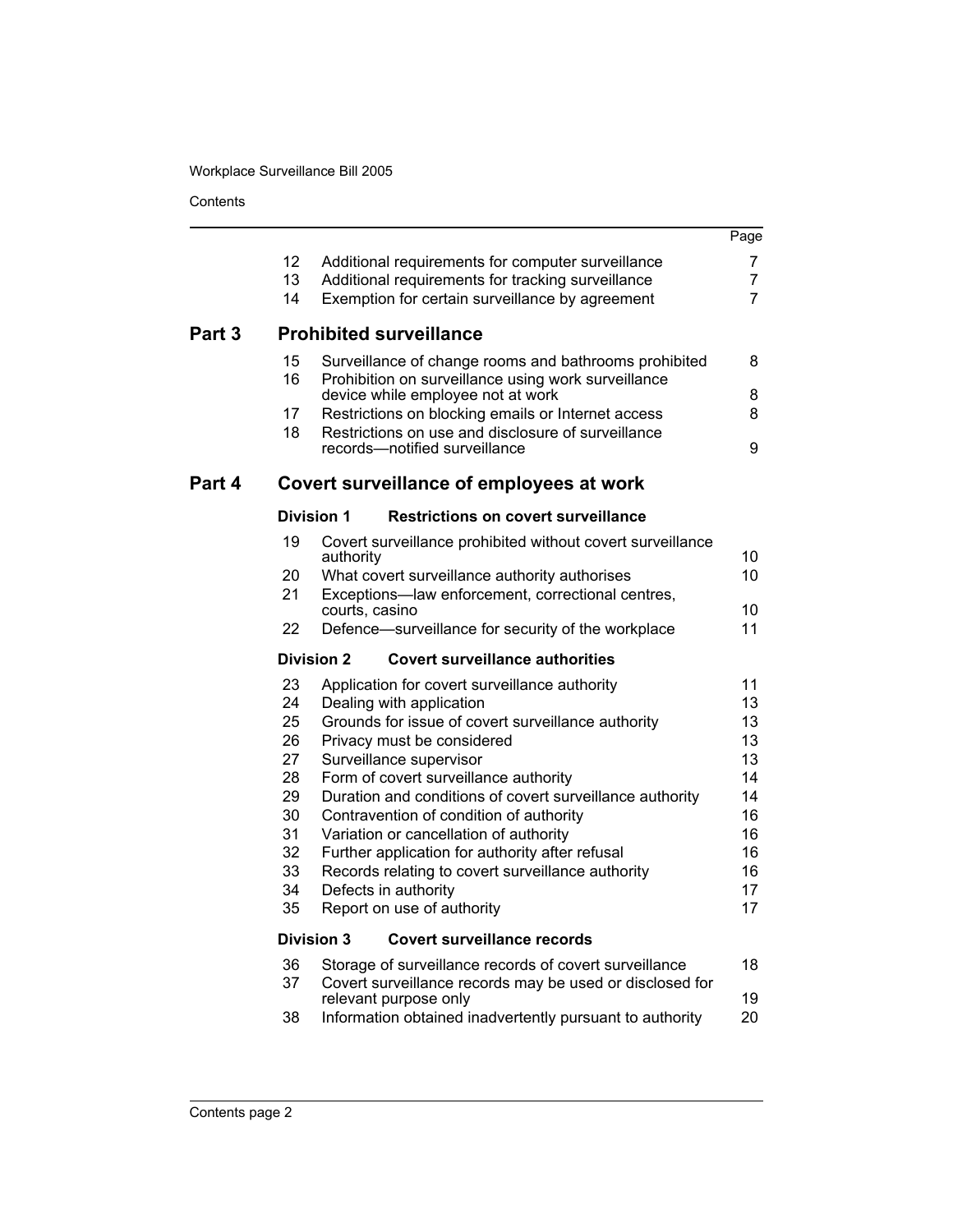Workplace Surveillance Bill 2005

**Contents** 

# **[Part 5 Mis](#page-23-2)c[ellaneous](#page-23-2)**

| 49 | Review of Act                                                        | 23<br>23<br>24                                        |
|----|----------------------------------------------------------------------|-------------------------------------------------------|
| 47 | Savings and transitional provisions                                  | 23                                                    |
| 46 | Authority to prosecute                                               | 23                                                    |
| 45 | Summary procedure for offences                                       | 22                                                    |
| 44 | Regulations                                                          | 22                                                    |
| 43 | Offences by corporations                                             | 22                                                    |
| 42 | Annual report                                                        | 21                                                    |
| 41 | Application to judicial member of Industrial Relations<br>Commission | 21                                                    |
| 40 | <b>Functions under Act of Magistrates</b>                            | 21                                                    |
| 39 | Commonwealth laws                                                    | 21                                                    |
|    | 48<br><b>Schedule 1</b>                                              | Repeals<br><b>Savings and transitional provisions</b> |

[Page](#page-23-0)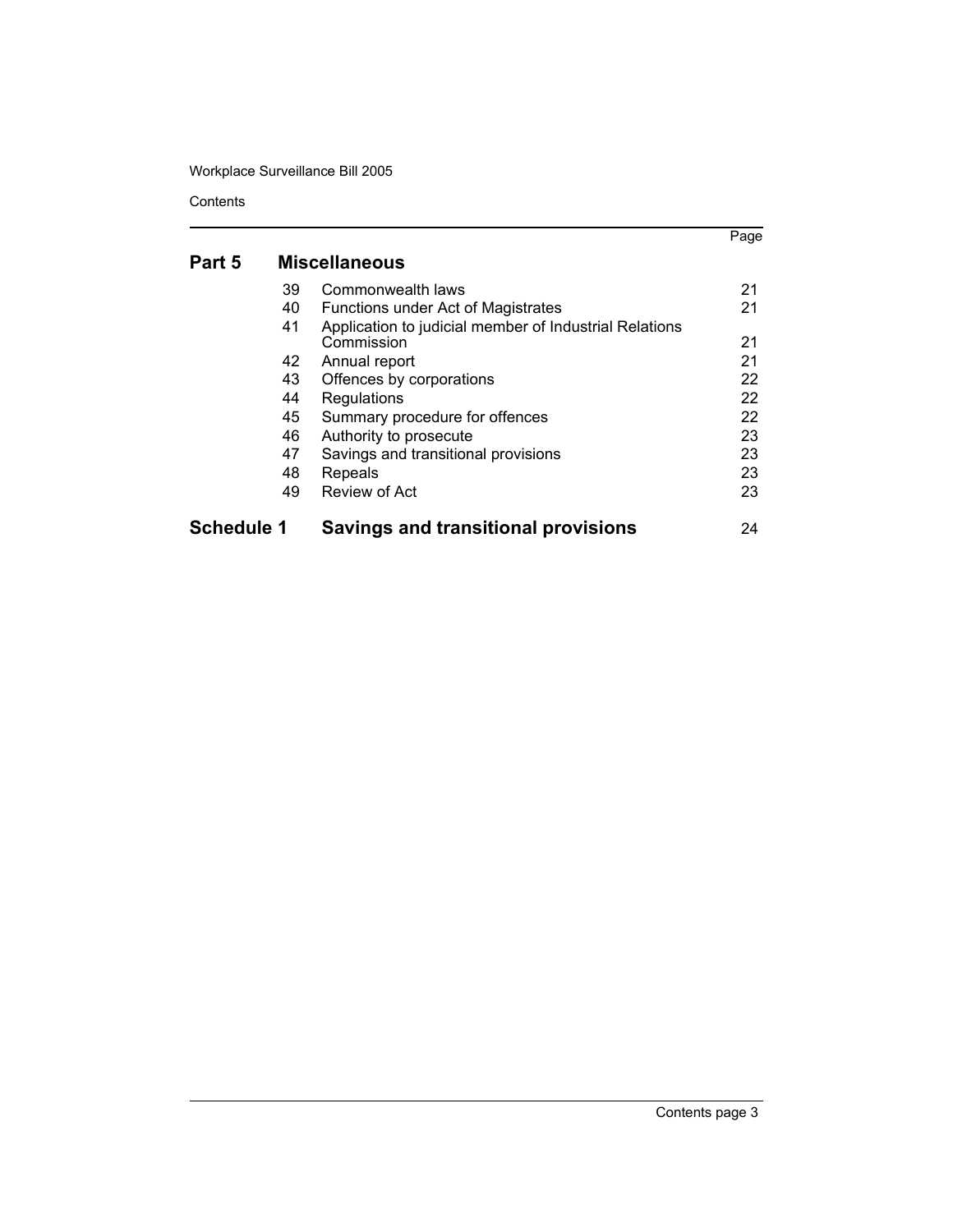*I certify that this PUBLIC BILL, which originated in the LEGISLATIVE ASSEMBLY, has finally passed the LEGISLATIVE COUNCIL and the LEGISLATIVE ASSEMBLY of NEW SOUTH WALES.*

> *Clerk of the Legislative Assembly. Legislative Assembly, Sydney, , 2005*



New South Wales

# **Workplace Surveillance Bill 2005**

Act No , 2005

An Act to regulate surveillance of employees at work; and for other purposes.

*I have examined this Bill, and find it to correspond in all respects with the Bill as finally passed by both Houses.*

*Chairman of Committees of the Legislative Assembly.*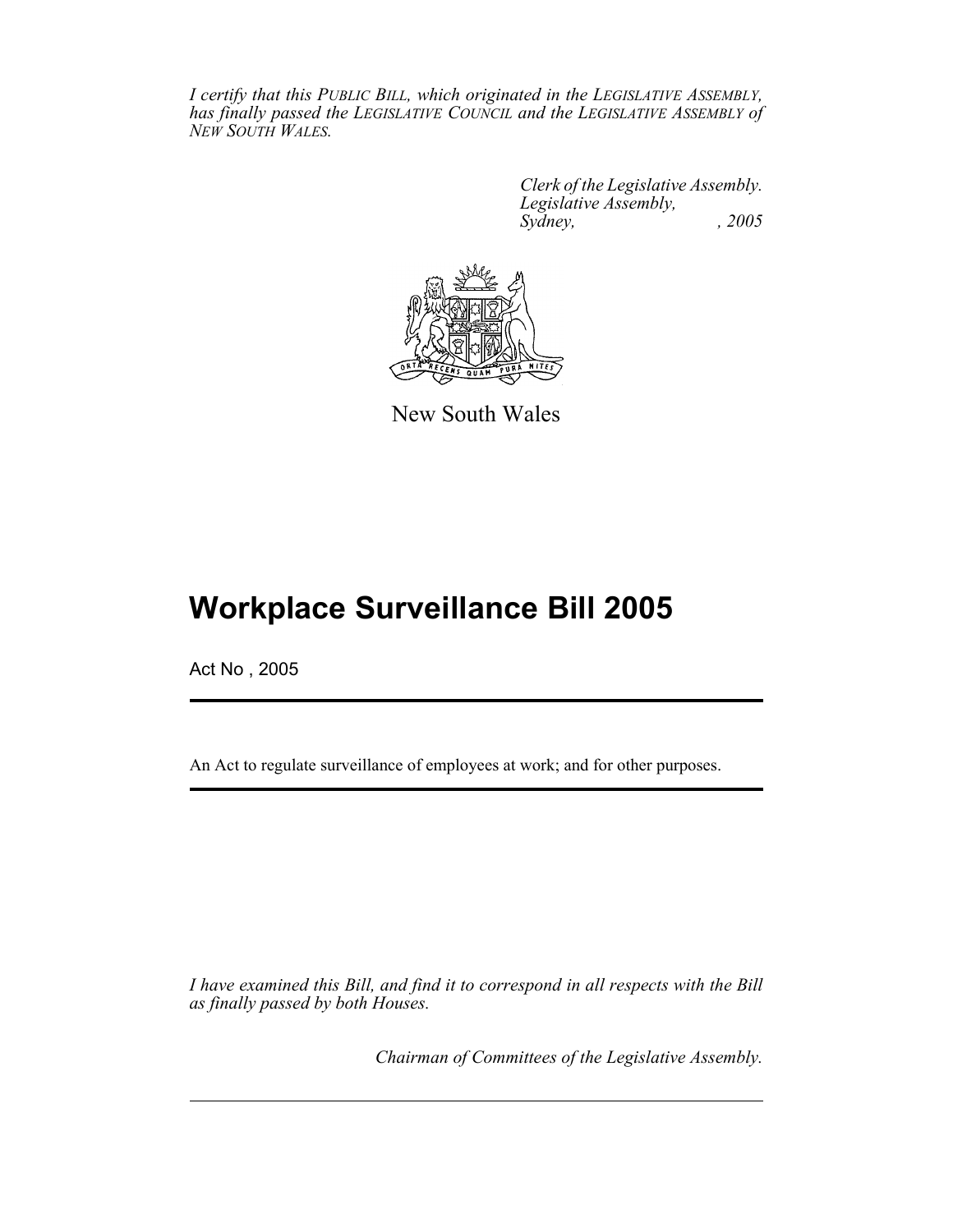Clause 1 Workplace Surveillance Bill 2005

Part 1 Preliminary

# **The Legislature of New South Wales enacts:**

# <span id="page-4-0"></span>**Part 1 Preliminary**

# **1 Name of Act**

This Act is the *Workplace Surveillance Act 2005*.

# <span id="page-4-1"></span>**2 Commencement**

This Act commences on a day or days to be appointed by proclamation.

# <span id="page-4-2"></span>**3 Definitions**

In this Act:

*at work*—see section 5.

*camera* includes an electronic device capable of monitoring or recording visual images of activities on premises or in any other place.

*covert surveillance* means surveillance of an employee while at work for an employer carried out or caused to be carried out by the employer and not carried out in compliance with the requirements of Part 2.

*covert surveillance authority* means an authority issued under Part 4.

*employee* has the same meaning as in the *Industrial Relations Act 1996* and includes:

- (a) a bailee of a public vehicle or a carrier under Chapter 6 (Public vehicles and carriers) of the *Industrial Relations Act 1996*, and
- (b) a person performing voluntary work (that is, a person performing work without remuneration, reward or obligation).

*employer* has the same meaning as in the *Industrial Relations Act 1996* and includes:

- (a) in the case of an employee who is a bailee of a public vehicle or a carrier under Chapter 6 of the *Industrial Relations Act 1996* the bailor of the public vehicle or the principal contractor under that Chapter, and
- (b) a person for whom an employee performs voluntary work, and
- (c) another person for whom an employee performs work pursuant to any contract or other arrangement between that other person and the employee's employer (such as a labour hire contract).

**Note.** Paragraph (c) can result in an employee having 2 employers for the purposes of this Act—the employee's actual employer and another person for whom the employee is doing work under (for example) a labour hire contract between that other person and that employer.

*employer's representative* means a person authorised by an employer to act on behalf of the employer for the purposes of this Act.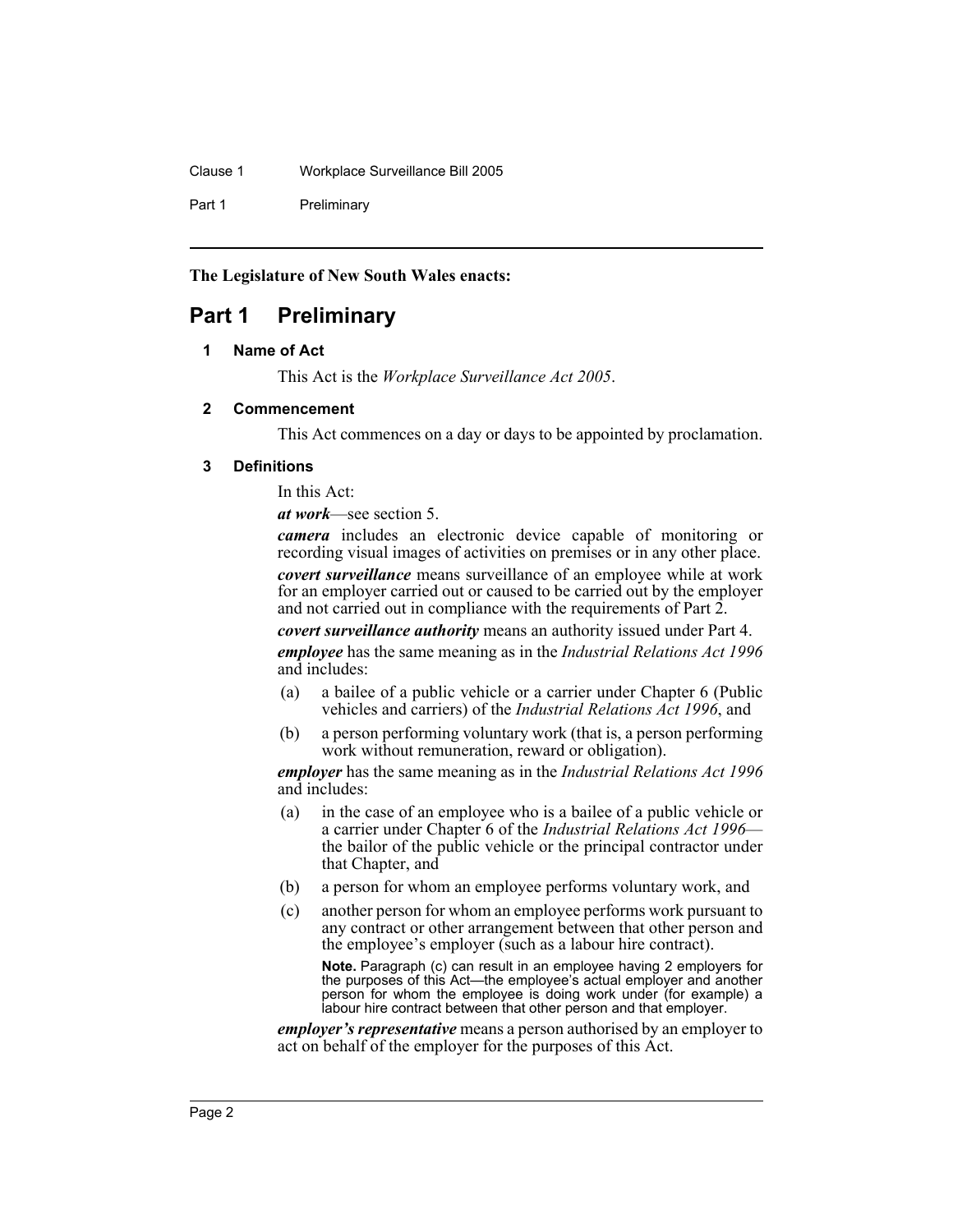Workplace Surveillance Bill 2005 Clause 3

Preliminary **Preliminary** Part 1

*exercise* a function includes perform a duty. *function* includes a power, authority or duty. *law enforcement agency* means any of the following:

- (a) NSW Police,
- (b) a police force or police service of another State or a Territory,
- (c) the Australian Federal Police,
- (d) the Police Integrity Commission,
- (e) the Independent Commission Against Corruption,
- (f) the New South Wales Crime Commission,
- (g) the Australian Crime Commission,
- (h) the Department of Corrective Services,
- (i) the Department of Juvenile Justice,
- (j) any other authority or person responsible for the enforcement of the criminal laws of the Commonwealth or of the State,
- (k) a person or body prescribed for the purposes of this definition by the regulations.

*related corporation*, in relation to an employer that is a corporation, means a corporation that is, with respect to the employer, a related body corporate within the meaning of the *Corporations Act 2001* of the Commonwealth.

*surveillance* of an employee means surveillance of an employee by any of the following means:

- (a) *camera surveillance*, which is surveillance by means of a camera that monitors or records visual images of activities on premises or in any other place,
- (b) *computer surveillance*, which is surveillance by means of software or other equipment that monitors or records the information input or output, or other use, of a computer (including, but not limited to, the sending and receipt of emails and the accessing of Internet websites),
- (c) *tracking surveillance*, which is surveillance by means of an electronic device the primary purpose of which is to monitor or record geographical location or movement (such as a Global Positioning System tracking device).

**Note.** This Act does not apply to surveillance by means of a listening device. See the *Listening Devices Act 1984*. Camera surveillance that is regulated by this Act will also be regulated by the *Listening Devices Act 1984* if the camera is used to record a private conversation.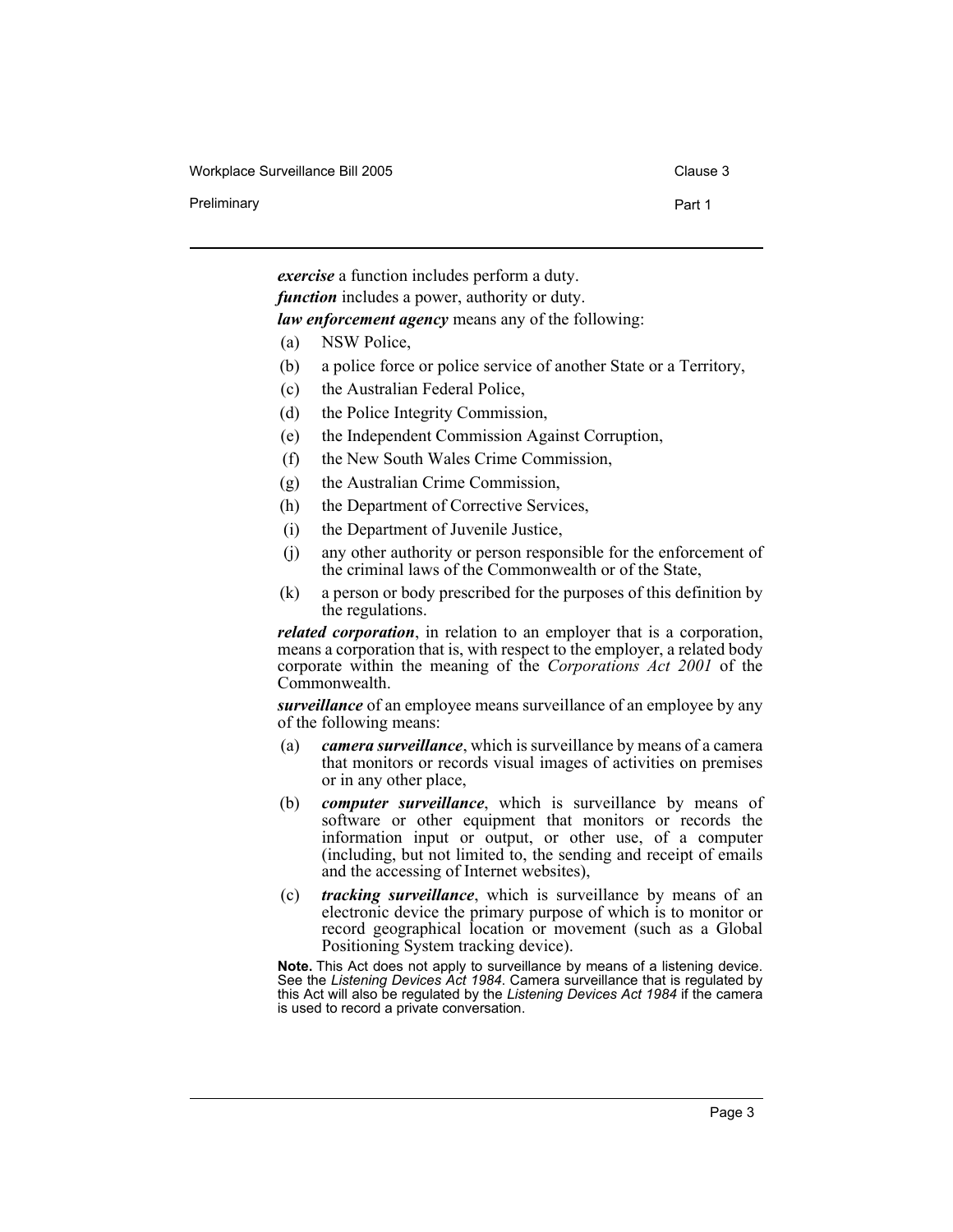#### Clause 4 Workplace Surveillance Bill 2005

Part 1 Preliminary

*surveillance information* means information obtained, recorded, monitored or observed as a consequence of surveillance of an employee.

*surveillance record* means a record or report of surveillance information.

*surveillance supervisor*, in relation to a covert surveillance authority, means a person named in the authority as a person who is to be responsible for the oversight of the conduct of the covert surveillance authorised by the authority.

*unlawful activity* means an act or omission that constitutes an offence against a law of this State or the Commonwealth.

*work* means work as an employee.

**Note.** See section 5 for the meaning of "at work".

*workplace* means premises, or any other place, where employees work, or any part of such premises or place.

### <span id="page-6-0"></span>**4 Extended meaning of "employer" when corporations related**

If an employer is a corporation that has one or more related corporations, this Act operates in relation to employees of any such related corporation as if they were also employees of the employer, with the result that a reference in this Act to an employer's employees includes employees of a related corporation of the employer.

#### <span id="page-6-1"></span>**5 Meaning of "at work"**

- (1) For the purposes of this Act, an employee is *at work* for an employer when the employee is:
	- (a) at a workplace of the employer (or a related corporation of the employer) whether or not the employee is actually performing work at the time, or
	- (b) at any other place while performing work for the employer (or a related corporation of the employer).
- (2) An employee who is a bailee of a public vehicle or a carrier under Chapter 6 of the *Industrial Relations Act 1996* is considered to be performing work for the employer while engaged under the contract of bailment or carriage concerned.

#### <span id="page-6-2"></span>**6 Act to bind Crown**

This Act binds the Crown in right of New South Wales and, in so far as the legislative power of the Parliament of New South Wales permits, the Crown in all its other capacities.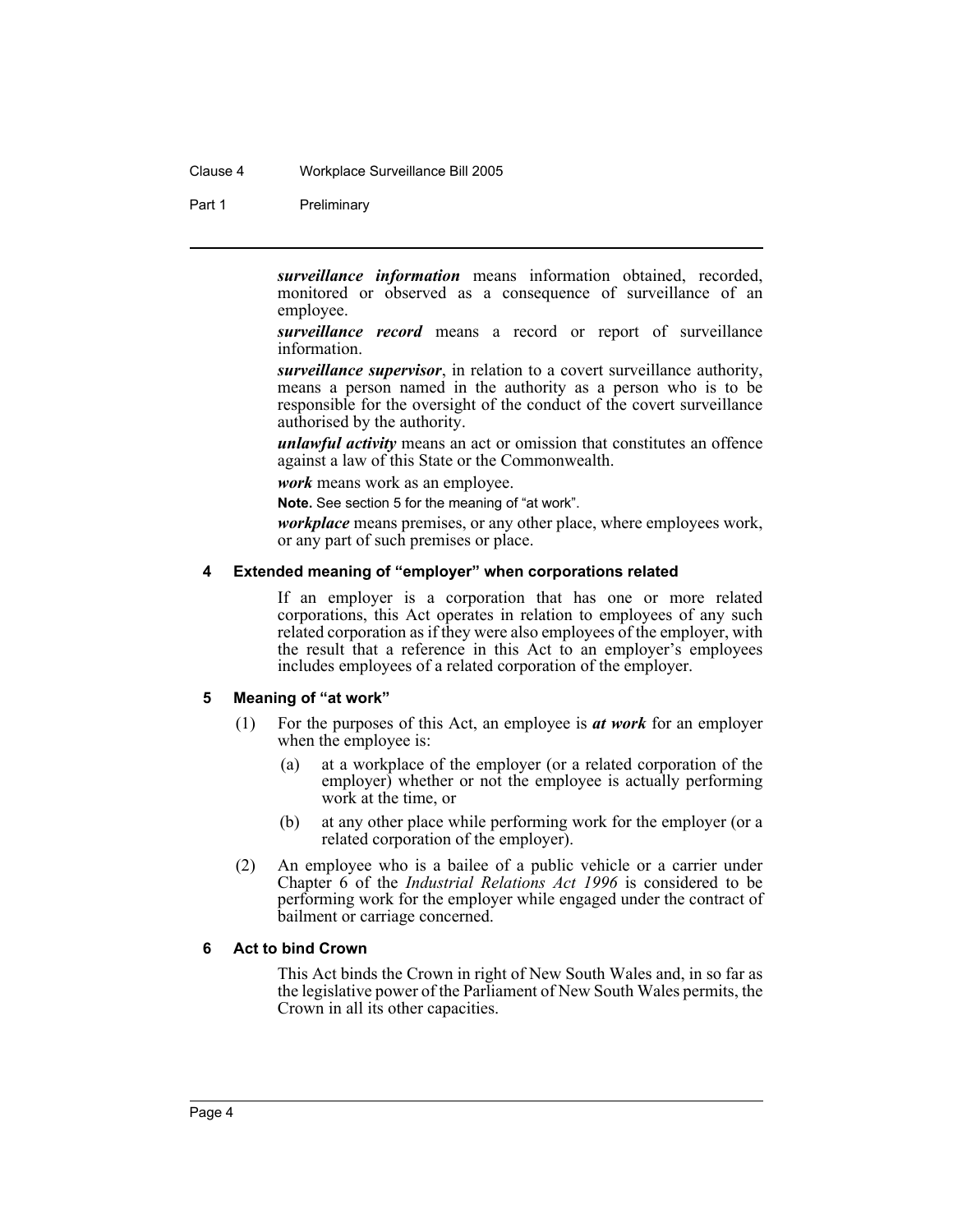Workplace Surveillance Bill 2005 Clause 7 Preliminary **Preliminary Part 1** 

# <span id="page-7-0"></span>**7 Notes**

Notes included in this Act do not form part of this Act.

### <span id="page-7-1"></span>**8 Relationship with OHS Act**

A requirement imposed by or under the *Occupational Health and Safety Act 2000* does not limit or otherwise affect the operation of this Act.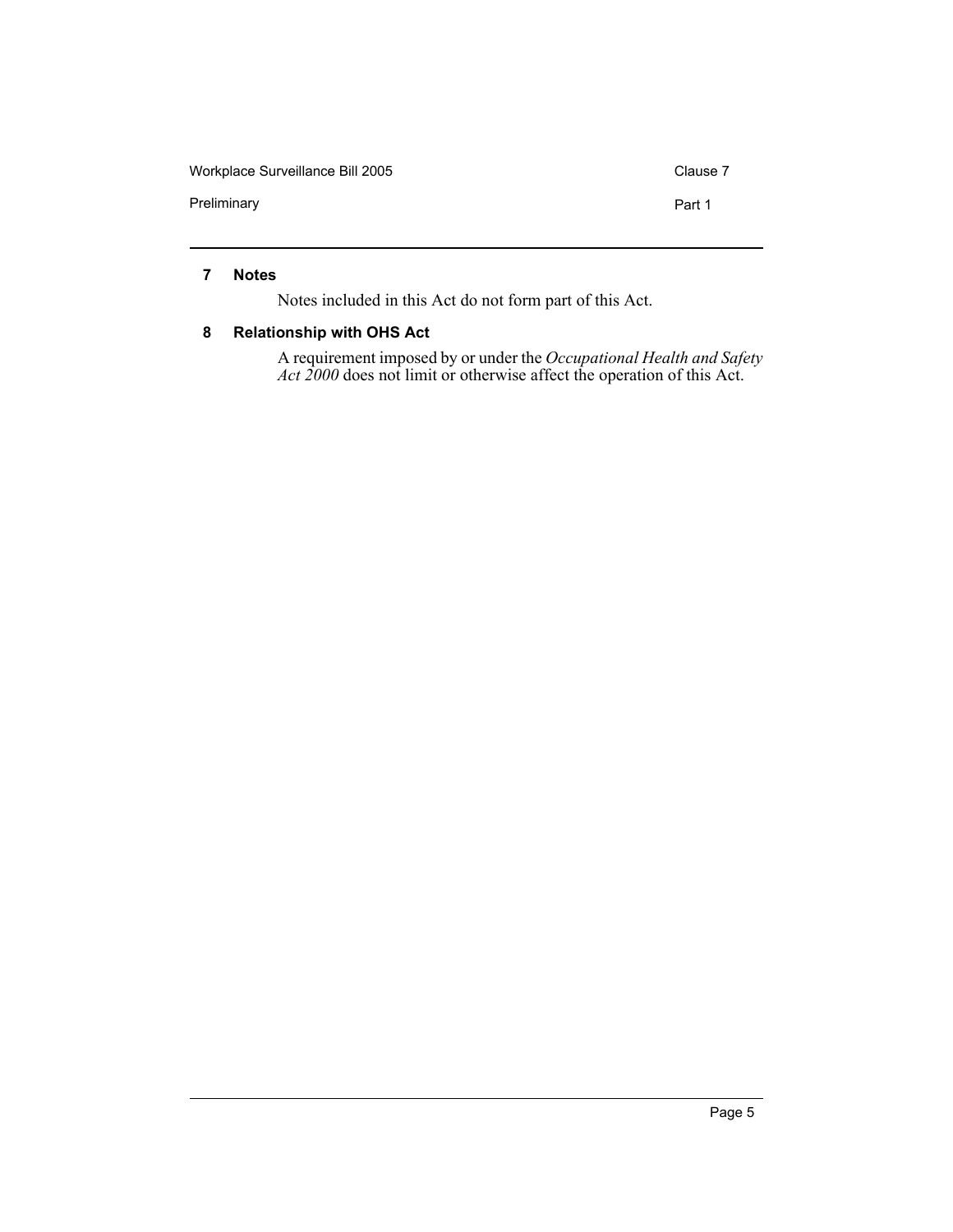Clause 9 Workplace Surveillance Bill 2005

Part 2 Notification of workplace surveillance of employees

# <span id="page-8-0"></span>**Part 2 Notification of workplace surveillance of employees**

**Note.** Surveillance of an employee that does not comply with this Part is covert surveillance (see the definition of *covert surveillance*). Covert surveillance of an employee is an offence unless the surveillance is authorised by a covert surveillance authority (see Part 4).

#### <span id="page-8-1"></span>**9 Application of Part**

This Part applies to the surveillance of an employee carried out or caused to be carried out by the employee's employer while the employee is at work for the employer.

#### <span id="page-8-2"></span>**10 Notice of surveillance required**

(1) Surveillance of an employee must not commence without prior notice in writing to the employee.

**Note.** Subsection (6) provides for an exception to the notice requirement.

- (2) The notice must be given at least 14 days before the surveillance commences. An employee may agree to a lesser period of notice.
- (3) If surveillance of employees at work for an employer has already commenced when an employee is first employed, or is due to commence less than 14 days after an employee is first employed, the notice to that employee must be given before the employee starts work.
- (4) The notice must indicate:
	- (a) the kind of surveillance to be carried out (camera, computer or tracking), and
	- (b) how the surveillance will be carried out, and
	- (c) when the surveillance will start, and
	- (d) whether the surveillance will be continuous or intermittent, and
	- (e) whether the surveillance will be for a specified limited period or ongoing.
- (5) Notice by email constitutes notice in writing for the purposes of this section.
- (6) Notice to an employee is not required under this section in the case of camera surveillance at a workplace of the employer that is not a usual workplace of the employee.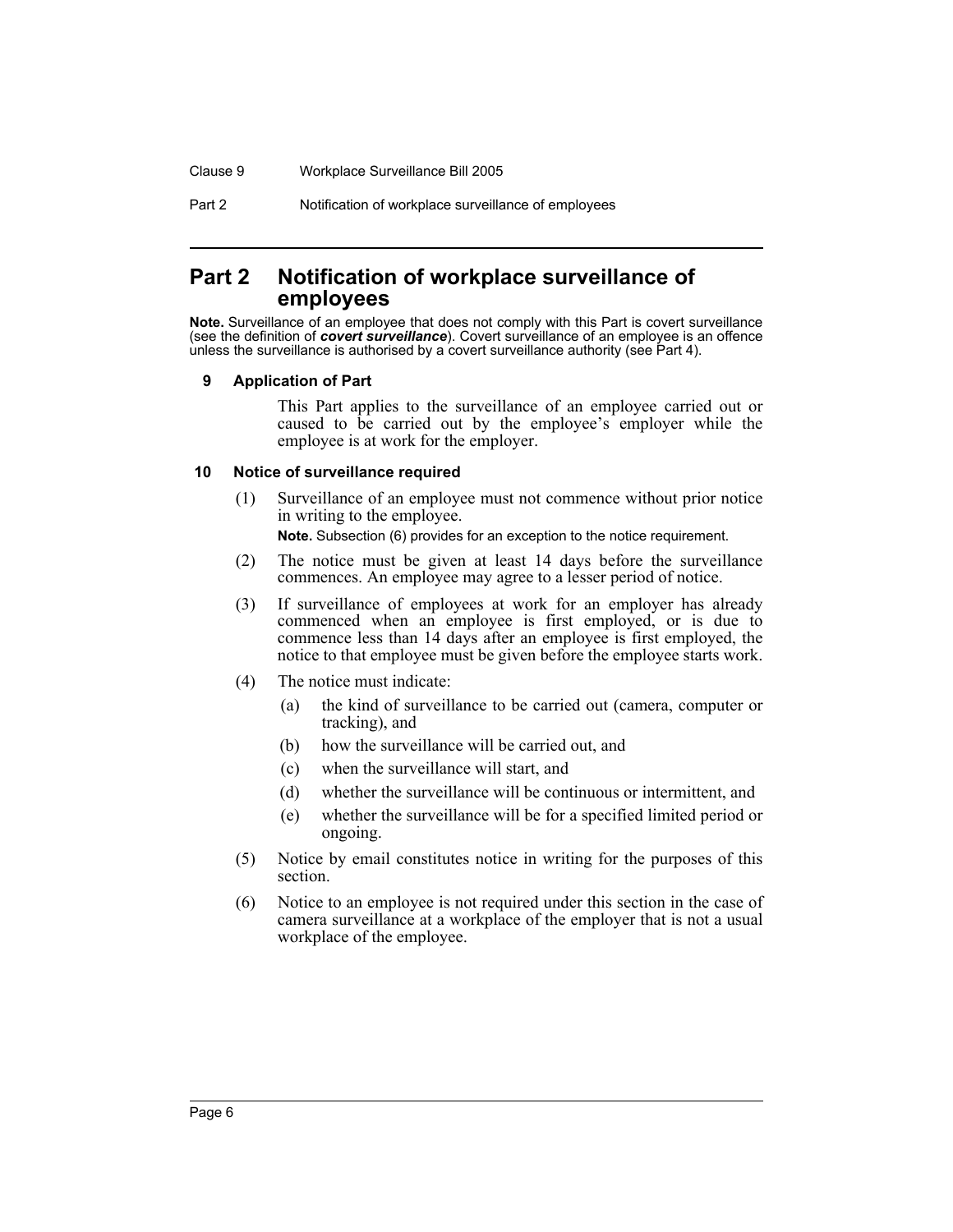| Workplace Surveillance Bill 2005                    | Clause 11 |
|-----------------------------------------------------|-----------|
| Notification of workplace surveillance of employees | Part 2    |

# <span id="page-9-0"></span>**11 Additional requirements for camera surveillance**

Camera surveillance of an employee must not be carried out unless:

- (a) cameras used for the surveillance (or camera casings or other equipment that would generally indicate the presence of a camera) are clearly visible in the place where the surveillance is taking place, and
- (b) signs notifying people that they may be under surveillance in that place are clearly visible at each entrance to that place.

# <span id="page-9-1"></span>**12 Additional requirements for computer surveillance**

Computer surveillance of an employee must not be carried out unless:

- (a) the surveillance is carried out in accordance with a policy of the employer on computer surveillance of employees at work, and
- (b) the employee has been notified in advance of that policy in such a way that it is reasonable to assume that the employee is aware of and understands the policy.

# <span id="page-9-2"></span>**13 Additional requirements for tracking surveillance**

Tracking surveillance of an employee that involves the tracking of a vehicle or other thing must not be carried out unless there is a notice clearly visible on the vehicle or other thing indicating that the vehicle or thing is the subject of tracking surveillance.

# <span id="page-9-3"></span>**14 Exemption for certain surveillance by agreement**

Surveillance of an employee is taken to comply with the requirements of this Part if the employee (or a body representing a substantial number of employees at the workplace) has agreed to the carrying out of surveillance at the premises or place where the surveillance is taking place for a purpose other than surveillance of employees and the surveillance is carried out in accordance with that agreement.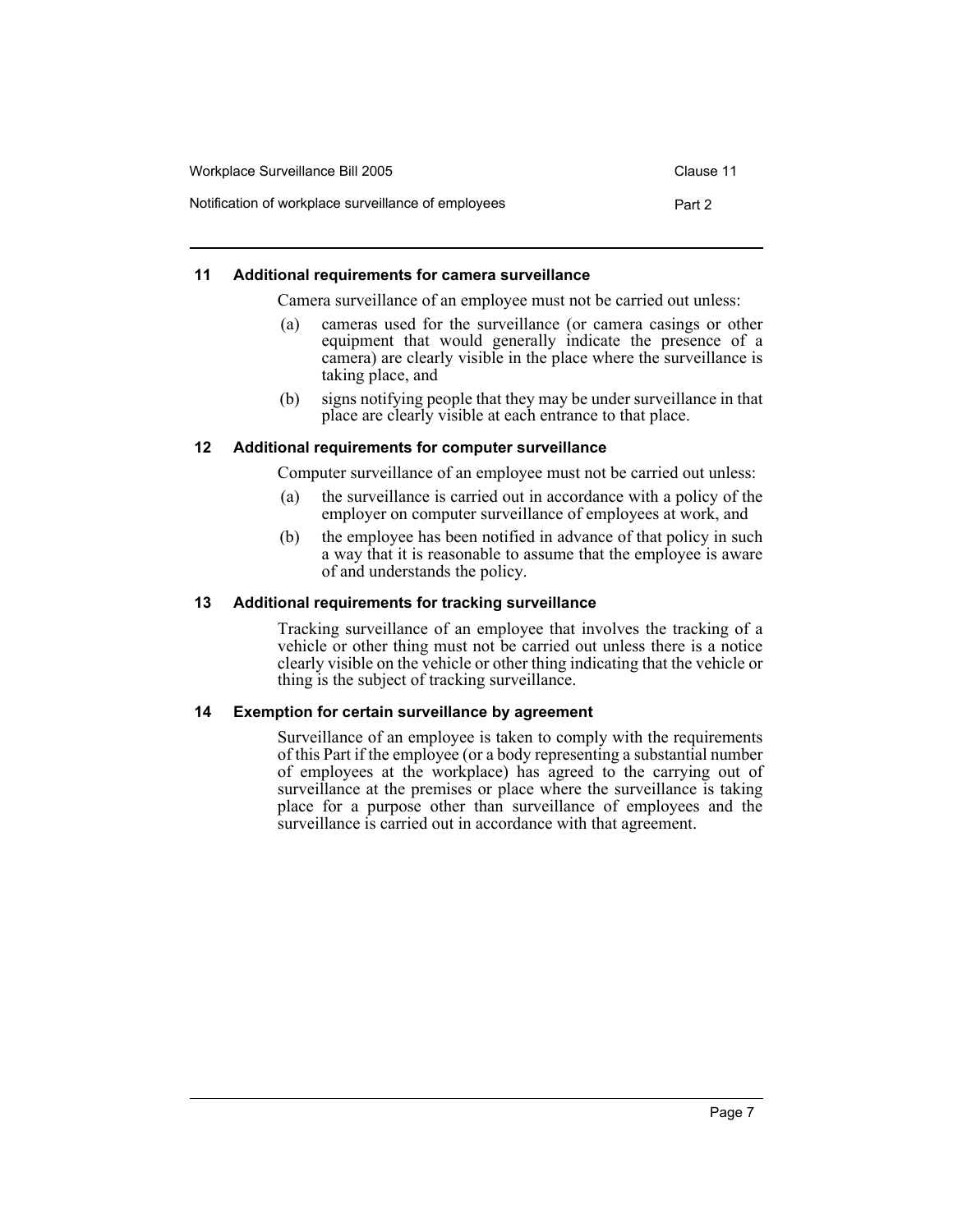Part 3 **Prohibited surveillance** 

# <span id="page-10-0"></span>**Part 3 Prohibited surveillance**

#### <span id="page-10-1"></span>**15 Surveillance of change rooms and bathrooms prohibited**

An employer must not carry out, or cause to be carried out, any surveillance of an employee of the employer in any change room, toilet facility or shower or other bathing facility at a workplace. Maximum penalty: 50 penalty units.

#### <span id="page-10-2"></span>**16 Prohibition on surveillance using work surveillance device while employee not at work**

- (1) An employer must not carry out, or cause to be carried out, surveillance of an employee of the employer using a work surveillance device when the employee is not at work for the employer unless the surveillance is computer surveillance of the use by the employee of equipment or resources provided by or at the expense of the employer. Maximum penalty: 50 penalty units.
- (2) A *work surveillance device* is a device used for surveillance of the employee when at work for the employer.

# <span id="page-10-3"></span>**17 Restrictions on blocking emails or Internet access**

- (1) An employer must not prevent, or cause to be prevented, delivery of an email sent to or by, or access to an Internet website by, an employee of the employer unless:
	- (a) the employer is acting in accordance with a policy on email and Internet access that has been notified in advance to the employee in such a way that it is reasonable to assume that the employee is aware of and understands the policy, and
	- (b) in addition, in the case of the preventing of delivery of an email, the employee is given notice (a *prevented delivery notice*) as soon as practicable by the employer, by email or otherwise, that delivery of the email has been prevented, unless this section provides that a prevented delivery notice is not required.

- (2) An employee is not required to be given a prevented delivery notice for an email if delivery of the email was prevented in the belief that, or by the operation of a program intended to prevent the delivery of an email on the basis that:
	- (a) the email was a commercial electronic message within the meaning of the *Spam Act 2003* of the Commonwealth, or
	- (b) the content of the email or any attachment to the email would or might have resulted in an unauthorised interference with, damage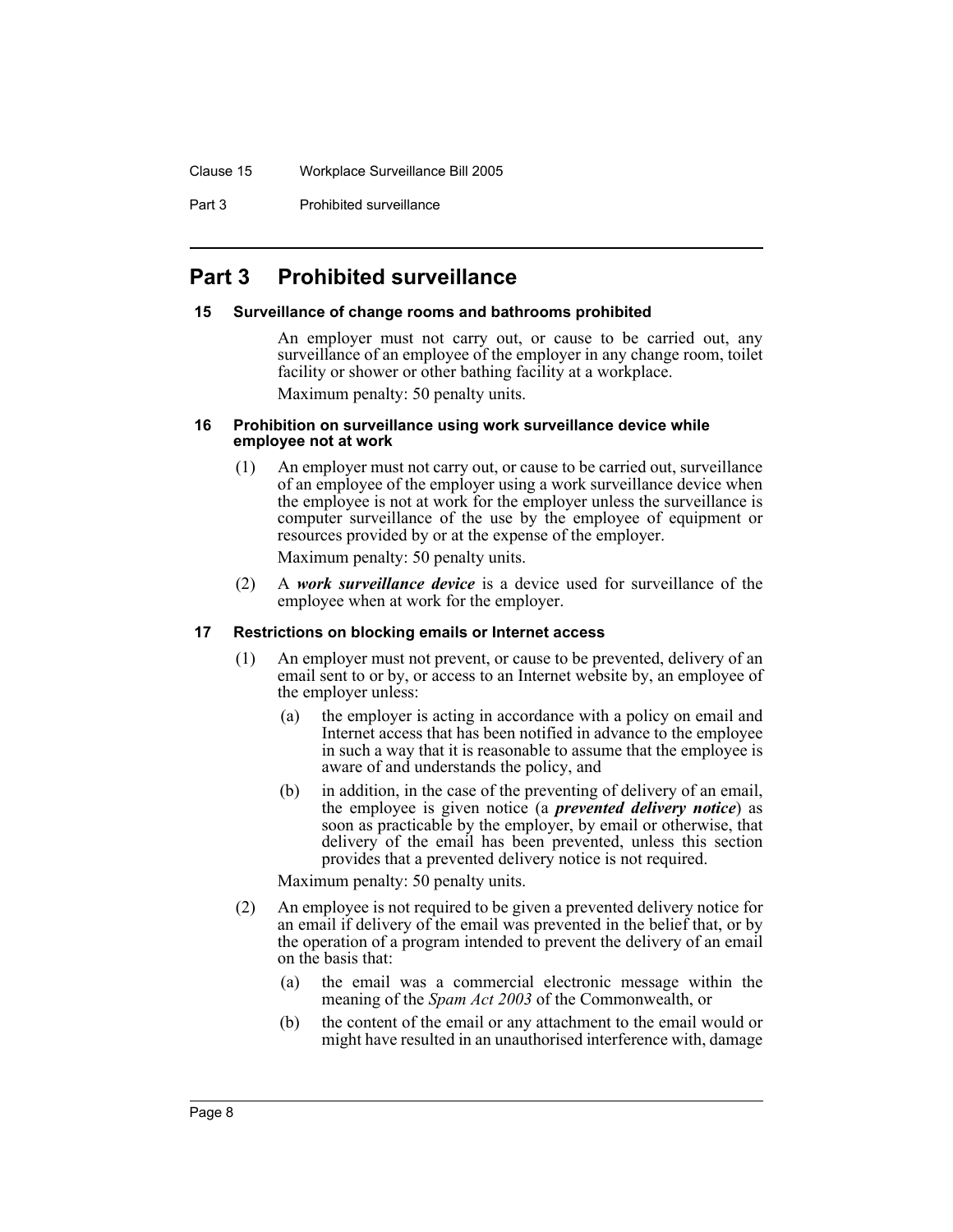| Workplace Surveillance Bill 2005 | Clause 18 |
|----------------------------------|-----------|
| Prohibited surveillance          | Part 3    |

to or operation of a computer or computer network operated by the employer or of any program run by or data stored on such a computer or computer network, or

- (c) the email or any attachment to the email would be regarded by reasonable persons as being, in all the circumstances, menacing, harassing or offensive.
- (3) An employee is not required to be given a prevented delivery notice for an email sent by the employee if the employer was not aware (and could not reasonably be expected to be aware) of the identity of the employee who sent the email or that the email was sent by an employee.
- (4) An employer's policy on email and Internet access cannot provide for preventing delivery of an email or access to a website merely because:
	- (a) the email was sent by or on behalf of an industrial organisation of employees or an officer of such an organisation, or
	- (b) the website or email contains information relating to industrial matters (within the meaning of the *Industrial Relations Act 1996*).

#### <span id="page-11-0"></span>**18 Restrictions on use and disclosure of surveillance records—notified surveillance**

An employer who carries out or causes to be carried out the surveillance of an employee of the employer while the employee is at work for the employer, not being covert surveillance, must ensure that any surveillance record made as a result of that surveillance is not used or disclosed unless that use or disclosure is:

- (a) use or disclosure for a legitimate purpose related to the employment of employees of the employer or the legitimate business activities or functions of the employer, or
- (b) disclosure to a member or officer of a law enforcement agency for use in connection with the detection, investigation or prosecution of an offence, or
- (c) use or disclosure for a purpose that is directly or indirectly related to the taking of civil or criminal proceedings, or
- (d) use or disclosure that is reasonably believed to be necessary to avert an imminent threat of serious violence to persons or of substantial damage to property.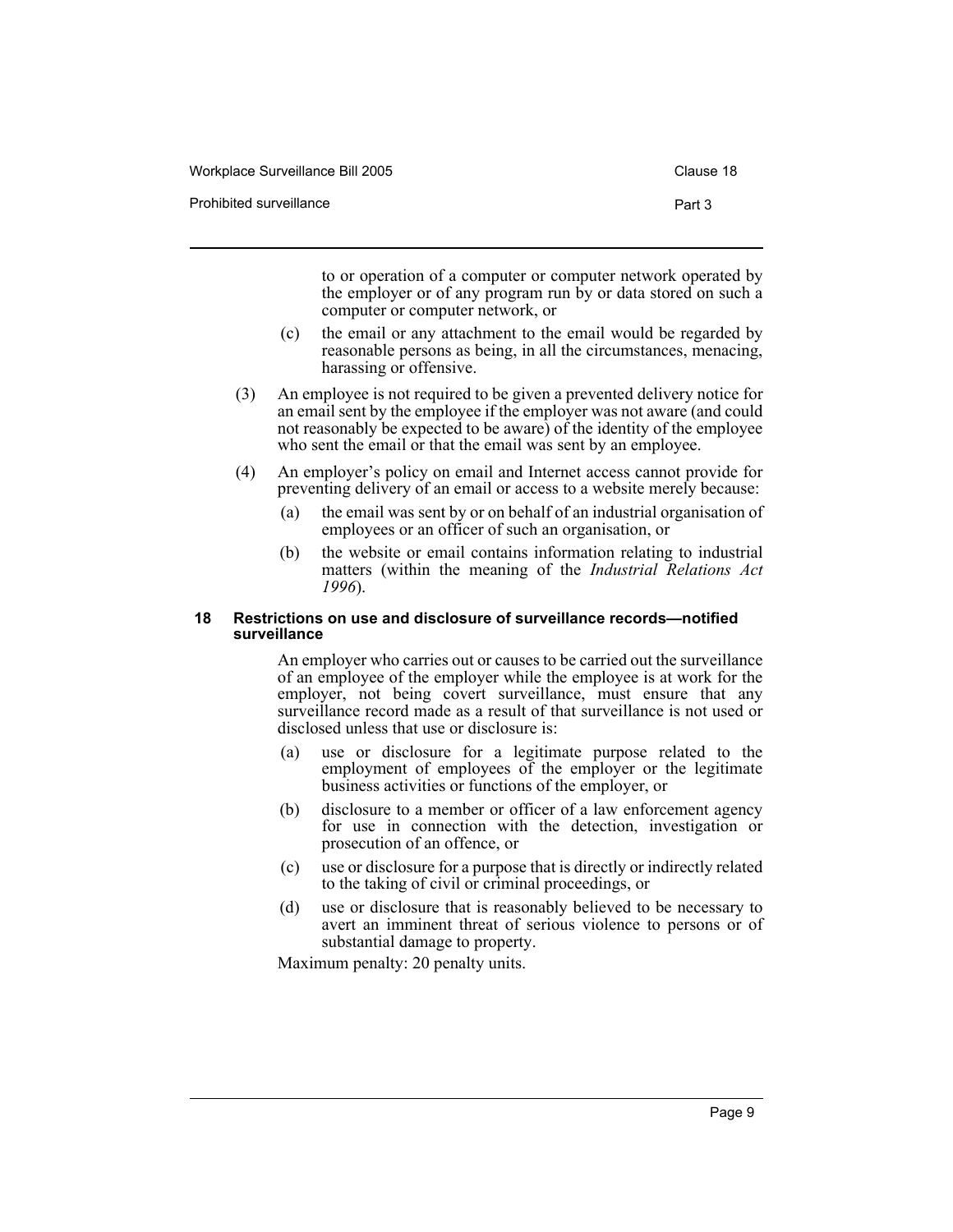Part 4 Covert surveillance of employees at work

# <span id="page-12-0"></span>**Part 4 Covert surveillance of employees at work**

# <span id="page-12-1"></span>**Division 1 Restrictions on covert surveillance**

### <span id="page-12-2"></span>**19 Covert surveillance prohibited without covert surveillance authority**

An employer must not carry out, or cause to be carried out, covert surveillance of an employee while the employee is at work for the employer unless the surveillance is authorised by a covert surveillance authority.

Maximum penalty: 50 penalty units.

### <span id="page-12-3"></span>**20 What covert surveillance authority authorises**

- (1) A covert surveillance authority that is issued to an employer or employer's representative authorises the covert surveillance generally of any employees while at work for the employer but only for the purpose of establishing whether or not one or more particular employees are involved in any unlawful activity while at work for the employer.
- (2) The authority conferred is subject to the following conditions:
	- (a) a condition that the conduct of the covert surveillance authorised by the authority must be overseen by a surveillance supervisor for the authority,
	- (b) any other conditions imposed on the authority by or under this Act.
- (3) A covert surveillance authority does not authorise the carrying out, or causing to be carried out, of covert surveillance of any employee:
	- (a) for the purpose of monitoring the employee's work performance, or
	- (b) in any change room, toilet facility or shower or other bathing facility.

#### <span id="page-12-4"></span>**21 Exceptions—law enforcement, correctional centres, courts, casino**

It is not an offence under this Part:

- (a) for a member or officer of a law enforcement agency to carry out, or cause to be carried out, surveillance in the exercise of a function conferred or imposed on the member or officer by or under any other Act or law, or
- (b) for a person to carry out, or cause to be carried out, camera surveillance in a correctional centre or in any other place where a person is in lawful custody, or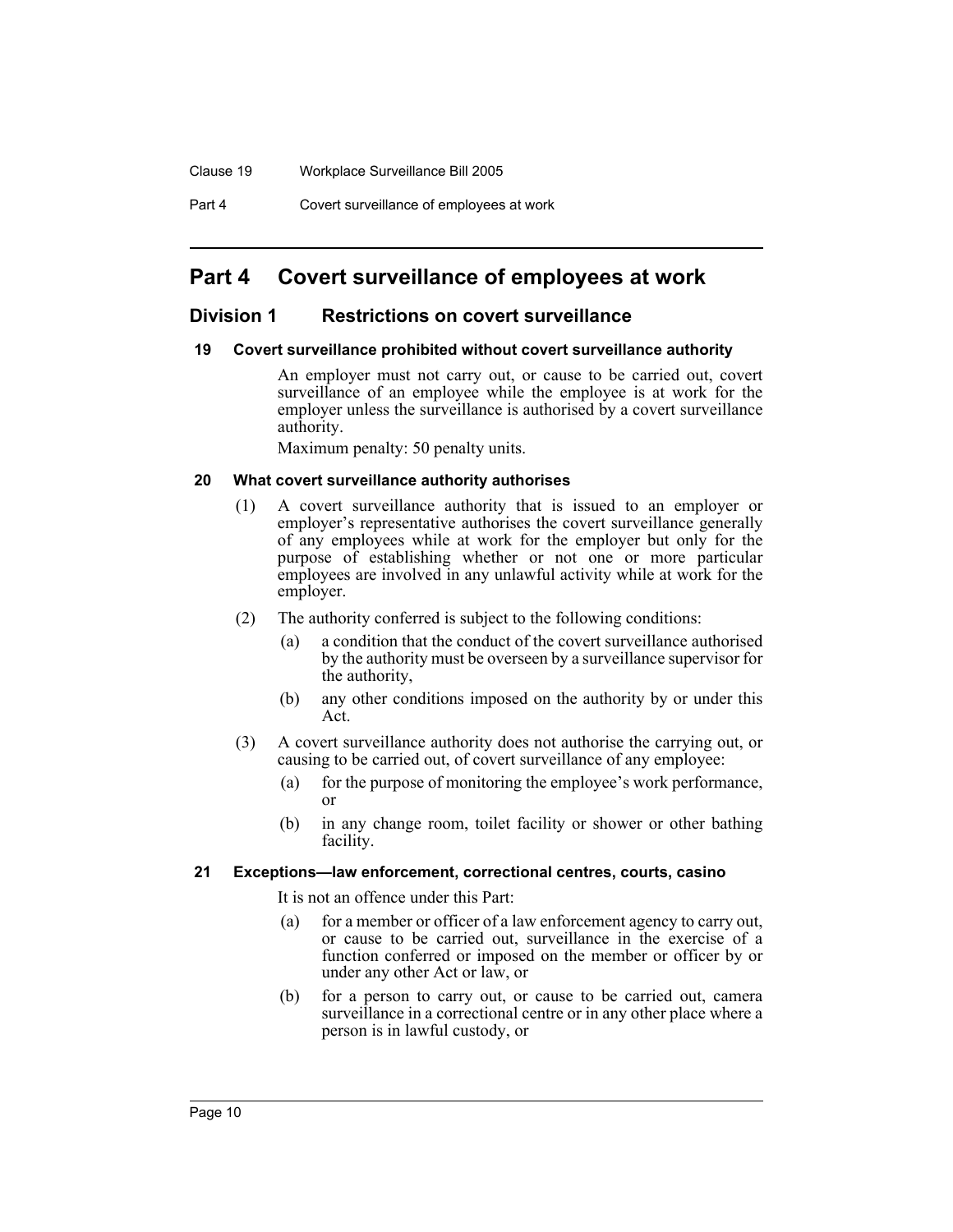| Workplace Surveillance Bill 2005         | Clause 22 |
|------------------------------------------|-----------|
| Covert surveillance of employees at work | Part 4    |

- (c) for a person to carry out, or cause to be carried out, camera surveillance for the purpose of monitoring operations carried out in a casino in accordance with the *Casino Control Act 1992*, or
- (d) for a person to carry out, or cause to be carried out, camera surveillance of any legal proceedings or proceedings before a law enforcement agency in the exercise of a function conferred or imposed on the person by or under any other Act or law.

# <span id="page-13-0"></span>**22 Defence—surveillance for security of the workplace**

- (1) It is a defence to a prosecution for an offence against this Part involving the covert surveillance of an employee at a workplace of an employer for the employer to prove that:
	- (a) the surveillance was carried out, or caused to be carried out, solely for the purpose of ensuring the security of the workplace or persons in it and that surveillance of any employee was extrinsic to that purpose, and
	- (b) there was a real and significant likelihood of the security of the workplace or persons in it being jeopardised if covert surveillance was not carried out, and
	- (c) the employer notified employees at the workplace (or a body representing a substantial number of the employees) in writing of the intended surveillance for that purpose before it was carried out.
- (2) Evidence of any surveillance record made as a consequence of surveillance of employees in the workplace for the purpose referred to in this section that is unrelated to the security of the workplace or persons in the workplace is not to be admitted in evidence in any disciplinary or legal proceedings against an employee unless the desirability of admitting the evidence outweighs the undesirability of admitting evidence that has been obtained in the way in which the evidence was obtained.

# <span id="page-13-2"></span><span id="page-13-1"></span>**Division 2 Covert surveillance authorities**

# **23 Application for covert surveillance authority**

(1) An employer or employer's representative may apply to a Magistrate for the issue to the employer of an authority authorising covert surveillance generally of employees while at work for the employer for the purpose of establishing whether one or more particular employees are involved in any unlawful activity while at work for the employer.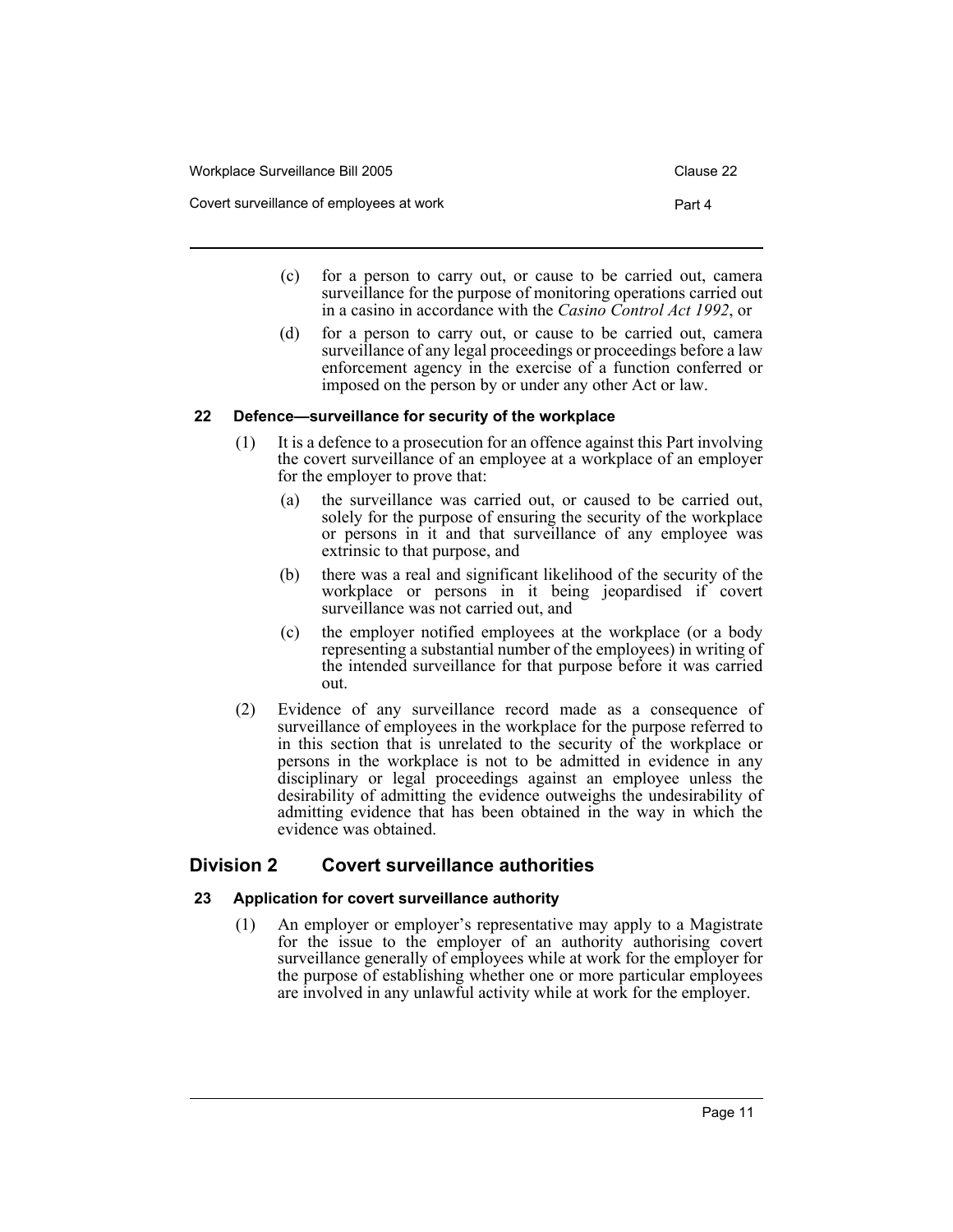#### Clause 23 Workplace Surveillance Bill 2005

Part 4 Covert surveillance of employees at work

- (2) The application for the authority must include the following:
	- (a) a statement of the grounds the employer or employer's representative has for suspecting that a particular employee is or employees are involved in unlawful activity, together with the names of those employees (unless it is not practicable to name them),
	- (b) a statement as to whether other managerial or investigative procedures have been undertaken to detect the unlawful activity and what has been their outcome,
	- (c) the names of the employees or (if it is not practicable to name them) a description of the group or class of employees who will regularly or ordinarily be the subject of the covert surveillance,
	- (d) a description of the premises, place, computer, vehicle or other thing that will regularly or ordinarily be the subject of the covert surveillance,
	- (e) a statement as to the kind of covert surveillance (camera, computer or tracking) that is proposed to be conducted,
	- (f) the dates and times during which the covert surveillance is proposed to be conducted,
	- (g) a statement as to whether any previous application for a covert surveillance authority has been made in respect of the proposed covert surveillance and a statement as to the results of the application and of any covert surveillance conducted under a covert surveillance authority issued as a result of the previous application,
	- (h) in the case of an application made by an employer's representative, verification acceptable to the Magistrate of the employer's authority for the person to act as an employer's representative for the purposes of the covert surveillance operation.
- (3) The regulations may require an application for an authority to include other specified information and may require the application to be in a form prescribed by the regulations.
- (4) An application for an authority must also nominate one or more persons to oversee the conduct of covert surveillance to be authorised by the authority.
- (5) A Magistrate must not issue an authority unless the information given by the applicant in or in connection with the application is verified before the Magistrate on oath or affirmation or by affidavit.
- (6) A Magistrate may administer an oath or affirmation or take an affidavit for the purposes of an application for an authority.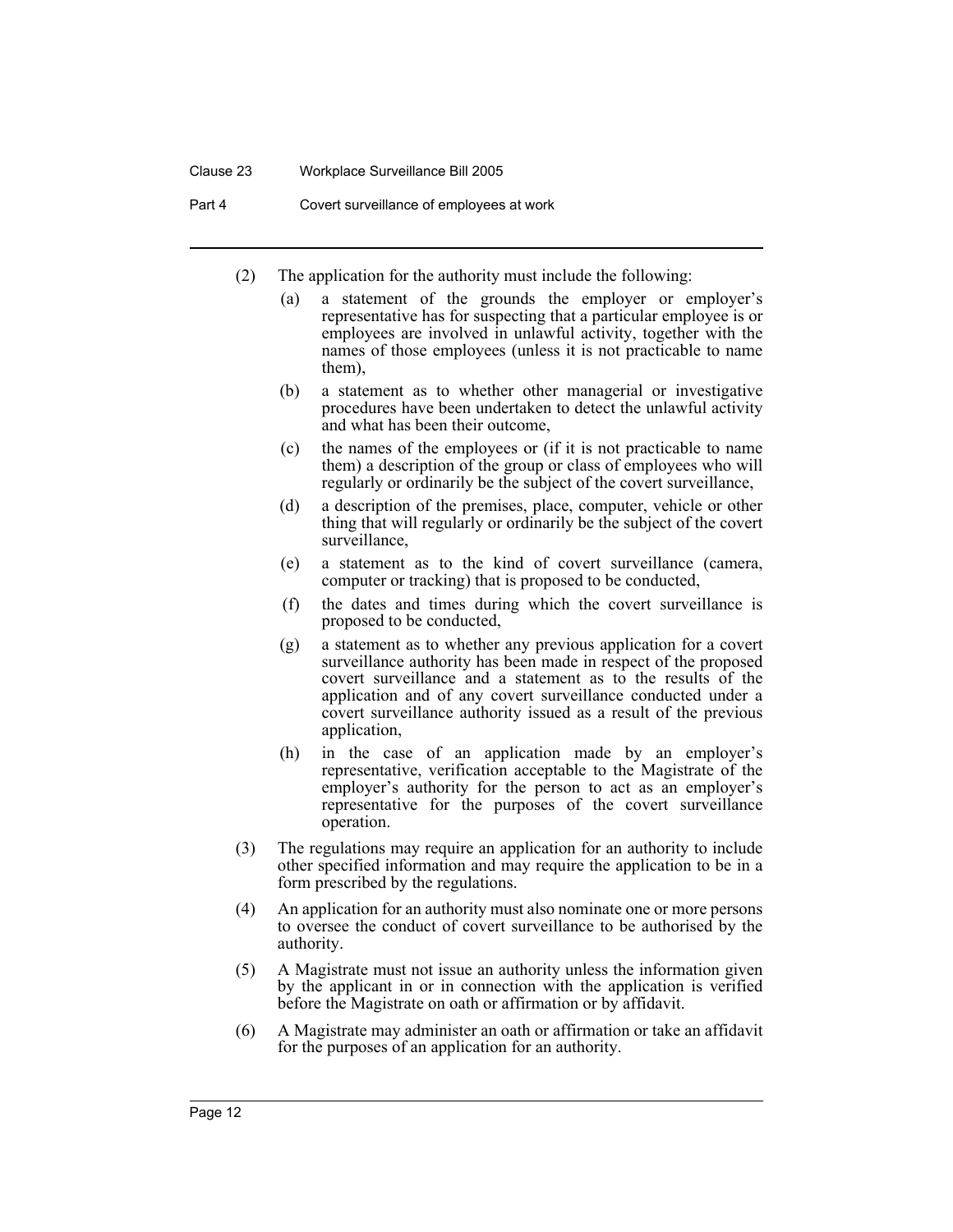| Workplace Surveillance Bill 2005         | Clause 24 |
|------------------------------------------|-----------|
| Covert surveillance of employees at work | Part 4    |

(7) The applicant must provide (either orally or in writing) such further information as the Magistrate requires concerning the grounds on which the authority is being sought.

# <span id="page-15-0"></span>**24 Dealing with application**

An application for a covert surveillance authority must be dealt with in the absence of the public but is otherwise to be dealt with, subject to this Part and the regulations, in such manner as is decided by the Magistrate to whom the application is made.

# <span id="page-15-1"></span>**25 Grounds for issue of covert surveillance authority**

- (1) A Magistrate must not issue a covert surveillance authority unless the Magistrate is satisfied that the application for the authority shows that reasonable grounds exist to justify its issue.
- (2) When determining whether there are reasonable grounds to issue a covert surveillance authority, a Magistrate must have regard to the seriousness of the unlawful activity with which the application is concerned.
- (3) When determining whether there are reasonable grounds to issue a covert surveillance authority authorising covert surveillance of a recreation room, meal room or any other area at a workplace where employees are not directly engaged in work, a Magistrate must have regard to the affected employees' heightened expectation of privacy when in such an area.

# <span id="page-15-2"></span>**26 Privacy must be considered**

A Magistrate must not issue a covert surveillance authority unless the Magistrate has had regard to whether covert surveillance of the employee or employees concerned might unduly intrude on their privacy or the privacy of any other person.

# <span id="page-15-3"></span>**27 Surveillance supervisor**

- (1) When a Magistrate issues a covert surveillance authority, the Magistrate is to designate one or more persons to be surveillance supervisors for the authority, to oversee the conduct of surveillance operations under the authority.
- (2) The Magistrate is not to designate a person as a surveillance supervisor unless satisfied that the person has qualifications or experience that suit the person to be responsible for overseeing the conduct of the surveillance operations to be authorised by the authority.
- (3) If the authority is to authorise covert surveillance of a recreation room, meal room or any other area at a workplace where employees are not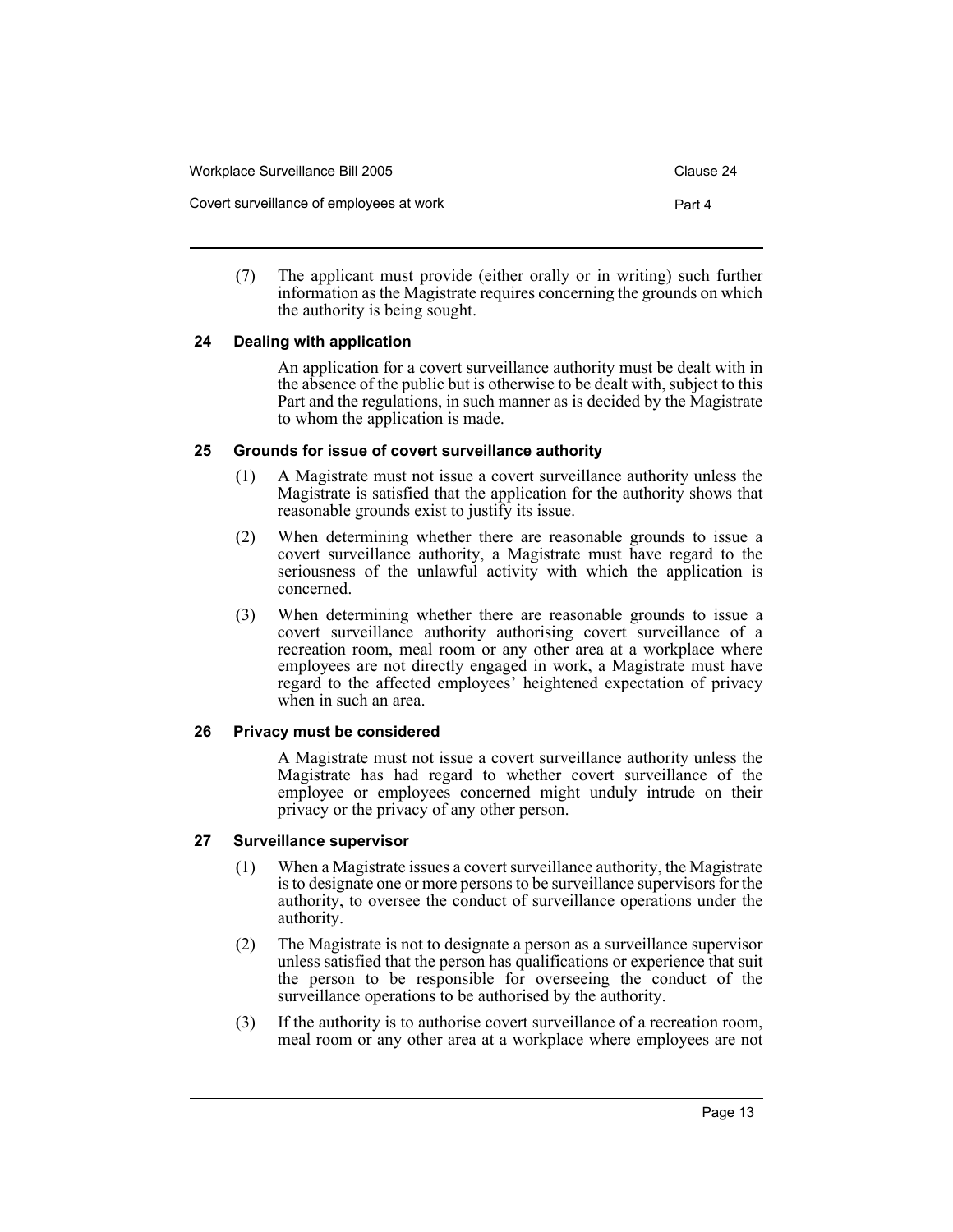#### Clause 28 Workplace Surveillance Bill 2005

Part 4 Covert surveillance of employees at work

directly engaged in work, the Magistrate must also be satisfied that each person designated as a surveillance supervisor is competent and fit to oversee the conduct of the surveillance in such an area, and is capable of adequately accommodating in the conduct of the operation the employees' heightened expectation of privacy.

# <span id="page-16-0"></span>**28 Form of covert surveillance authority**

- (1) A covert surveillance authority is to be in the form prescribed by the regulations.
- (2) The authority is to specify the following:
	- (a) the purpose for which it authorises the carrying out of covert surveillance,
	- (b) the names of the employee or employees suspected of involvement in the unlawful activity with which the authority is concerned,
	- (c) the kind of covert surveillance (camera, computer or tracking) that it authorises and the equipment authorised to be used for that surveillance,
	- (d) the dates on which and the times during which covert surveillance is authorised to be carried out,
	- (e) where practicable, the name of any person who is likely to be the subject of the covert surveillance,
	- (f) the premises, place, computer, vehicle or other thing that is to be the subject of the covert surveillance,
	- (g) the name of each person who is designated as a surveillance supervisor to oversee the conduct of the covert surveillance,
	- (h) the period for which the authority remains in force,
	- (i) the requirements of sections 35 (Report on use of authority) and 37 (Covert surveillance records may be used or disclosed for relevant purpose only),
	- (j) the conditions to which the authority is subject.

# <span id="page-16-1"></span>**29 Duration and conditions of covert surveillance authority**

(1) A covert surveillance authority, unless sooner cancelled, remains in force for the period (not exceeding 30 days or such other period as may be prescribed by the regulations) specified in the authority.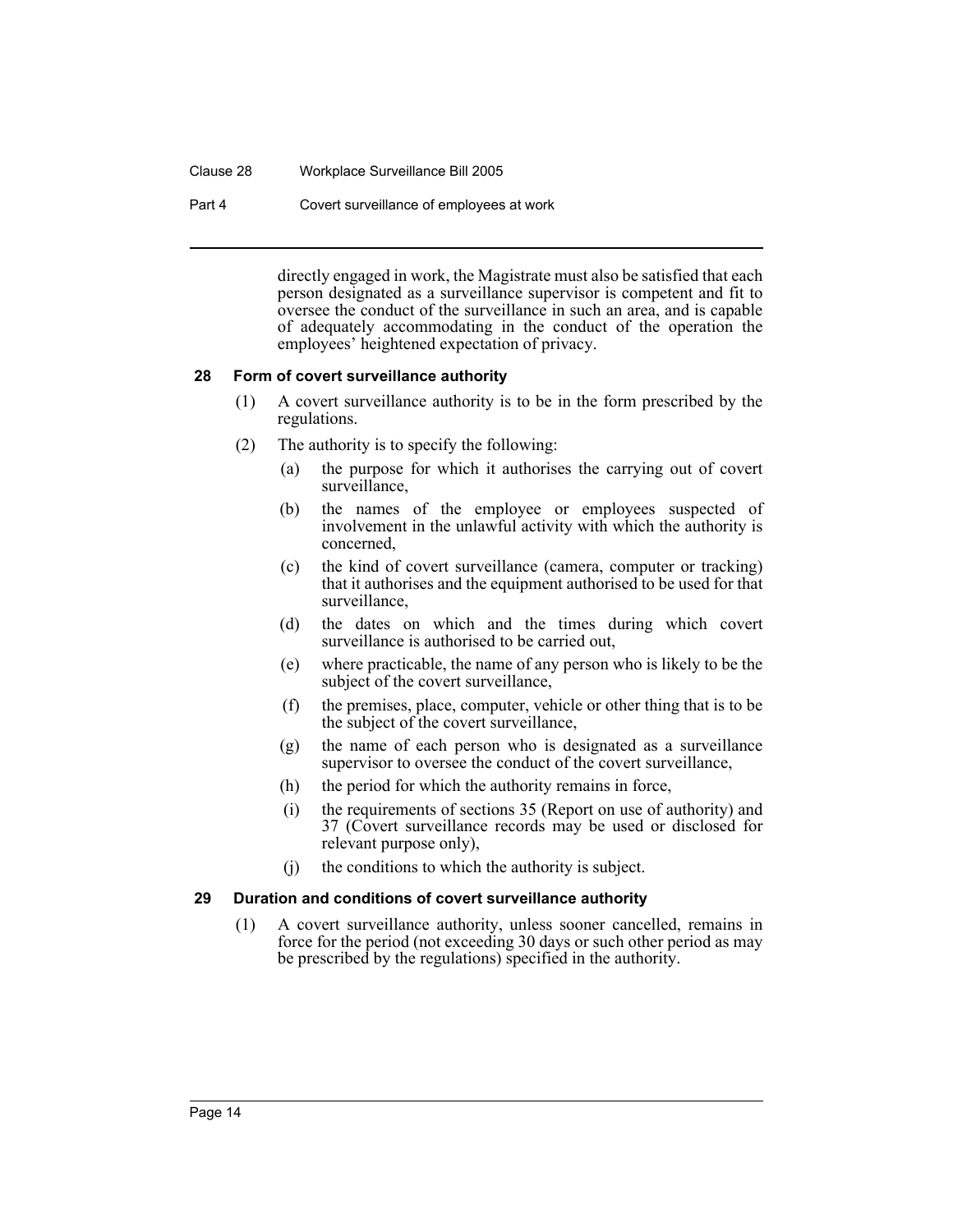| Workplace Surveillance Bill 2005         | Clause 29 |
|------------------------------------------|-----------|
| Covert surveillance of employees at work | Part 4    |

- (2) A covert surveillance authority is subject to the following conditions:
	- (a) except as provided by paragraph (b), a surveillance supervisor for the authority and any of his or her supervisees must not give any other person access to any surveillance record made as a consequence of the covert surveillance,
	- (b) a surveillance supervisor for the authority and any of his or her supervisees may supply the employer, or employer's representative, only with any portions of a surveillance record made as a consequence of the covert surveillance that are relevant to establishing the involvement of any employee in an unlawful activity while at work for the employer in accordance with the authority conferred by the authority or for identifying or detecting any other unlawful activity at a workplace of the employer or of an employee while at work for the employer,
	- (c) a surveillance supervisor for the authority must erase or destroy (or cause a supervisee to erase or destroy) within 3 months of the expiry of the authority all parts of surveillance records made by the surveillance supervisor or his or her supervisees as a consequence of the covert surveillance that are not required for evidentiary purposes,
	- (d) if, as a consequence of the carrying out of covert surveillance of an employee, the employer or employer's representative takes, or proposes to take, any detrimental action against the employee, the employer or employer's representative must, within a reasonable period after being requested to do so by the employee (or his or her lawyers), give the employee (and his or her lawyers, if any) access to any part of the surveillance record supplied to the employer or employer's representative that relates to the employee or the detrimental action,
	- (e) such other conditions as are prescribed by the regulations or specified in the authority.
- (3) In this section:

*detrimental action* means action causing, comprising or involving any of the following:

- (a) discrimination, disadvantage or adverse treatment in relation to employment,
- (b) dismissal from, or prejudice in, employment,
- (c) a disciplinary proceeding.

*supervisee*, in relation to a surveillance supervisor, means any person conducting covert surveillance under the oversight of the surveillance supervisor.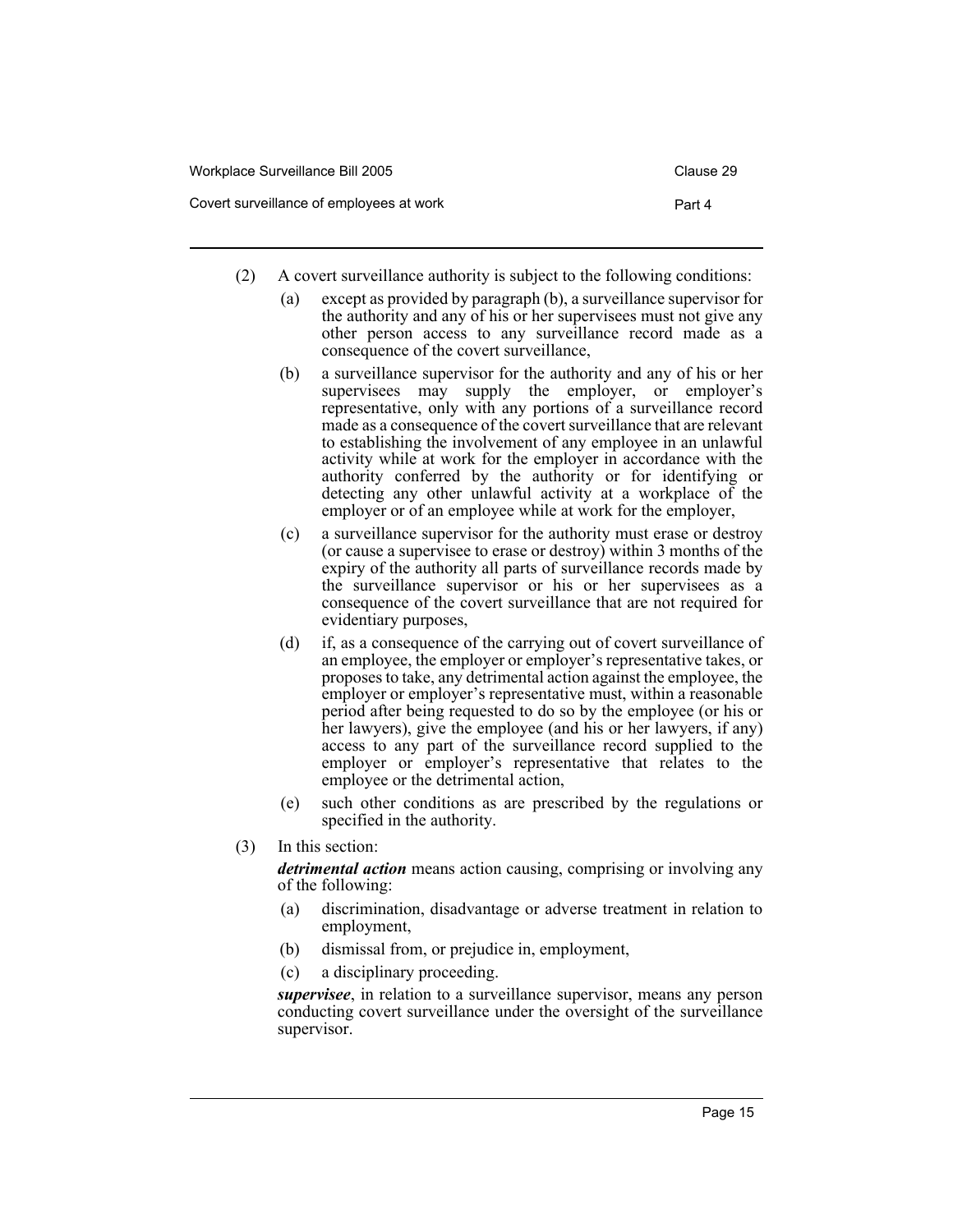Clause 30 Workplace Surveillance Bill 2005

Part 4 Covert surveillance of employees at work

### <span id="page-18-0"></span>**30 Contravention of condition of authority**

A person who carries out or causes the carrying out of surveillance authorised by a covert surveillance authority must not contravene or cause the contravention of any condition of the covert surveillance authority.

Maximum penalty: 50 penalty units.

### <span id="page-18-1"></span>**31 Variation or cancellation of authority**

- (1) A Magistrate may at any time vary or cancel a covert surveillance authority (whether issued by that Magistrate or another Magistrate).
- (2) A Magistrate may vary or cancel an authority on the Magistrate's own initiative or on application made by any employee, employer or other person affected by the authority.
- (3) The Magistrate may deal with an application for the variation or cancellation of an authority, subject to this Part and the regulations, in such manner as is decided by the Magistrate.

#### <span id="page-18-2"></span>**32 Further application for authority after refusal**

If an application by a person for a covert surveillance authority is refused by the Magistrate, a further application in respect of the same surveillance cannot be made unless the further application provides additional relevant information.

#### <span id="page-18-3"></span>**33 Records relating to covert surveillance authority**

- (1) A Magistrate who issues, varies or cancels a covert surveillance authority is to cause a record to be made of all relevant particulars of the issue, variation or cancellation of the authority and the grounds on which the Magistrate has relied to justify the issue, variation or cancellation.
- (2) The Magistrate is to take all reasonable steps to preserve the confidentiality of information contained in such records and the privacy of any persons concerned. However, this subsection does not prevent the Magistrate from supplying any information to the Minister that is required for the purposes of a report under section 42 (Annual report).
- (3) The regulations may make provision for or with respect to:
	- (a) the keeping of records in connection with the issue of covert surveillance authorities, and
	- (b) the inspection of any such records, and
	- (c) any other matter in connection with any such records.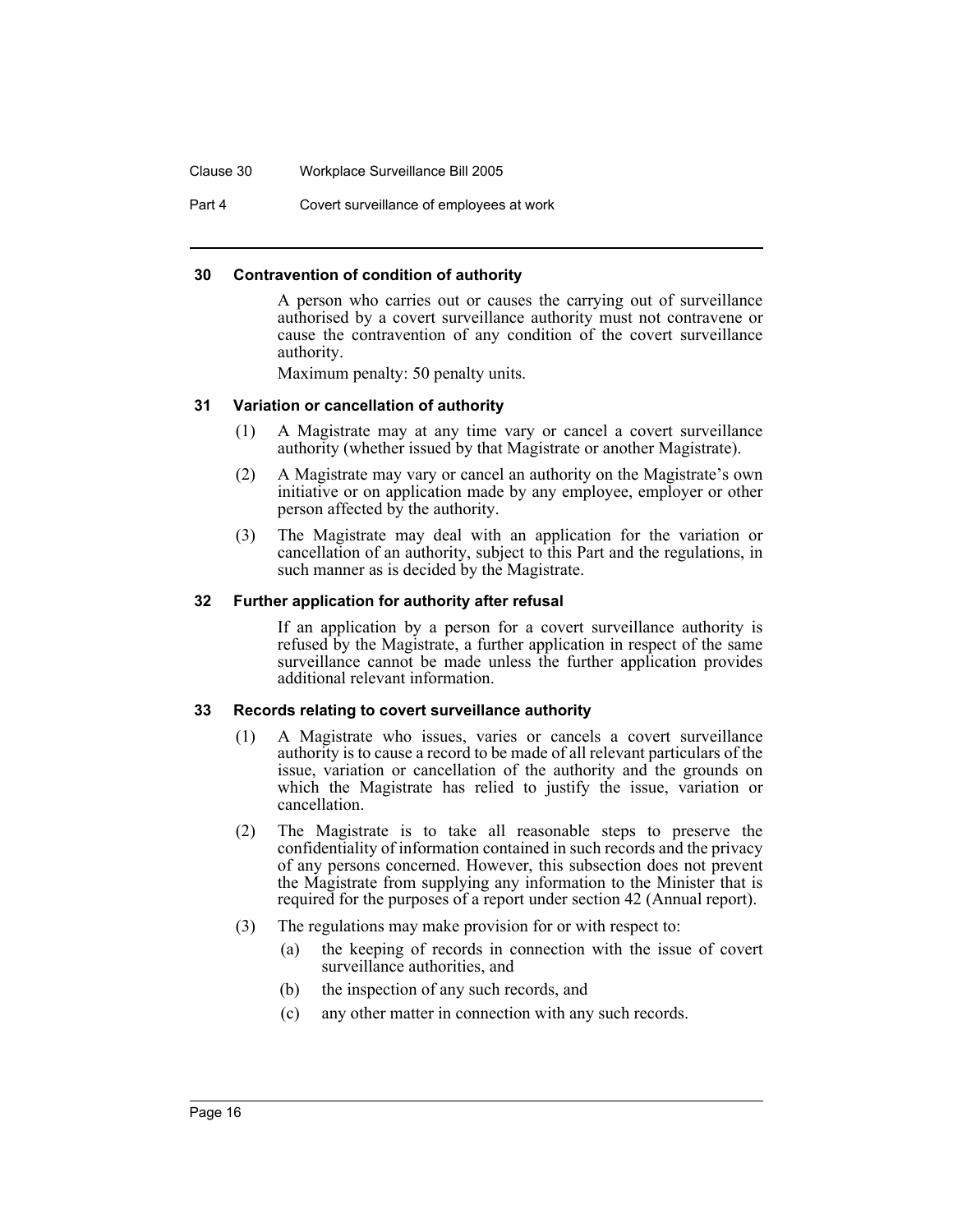| Workplace Surveillance Bill 2005         | Clause 34 |
|------------------------------------------|-----------|
| Covert surveillance of employees at work | Part 4    |

#### <span id="page-19-0"></span>**34 Defects in authority**

A covert surveillance authority is not invalidated by any defect, other than a defect that affects the substance of the authority in a material particular.

#### <span id="page-19-1"></span>**35 Report on use of authority**

(1) The employer or employer's representative to whom a covert surveillance authority is issued must furnish a report in compliance with this section to the Magistrate who issued the authority within 30 days after the expiry of the authority.

- (2) The report is to be in writing, setting out briefly the result of the surveillance carried out and specifying the following:
	- (a) if practicable, the name of any employee who was the subject of the surveillance,
	- (b) the period during which the surveillance was conducted,
	- (c) details of the type of surveillance device used and of the type of place where any surveillance device was installed or used,
	- (d) whether any surveillance device has been removed and, if not, why not,
	- (e) details of the conditions of the covert surveillance authority,
	- (f) details of any surveillance record made as a consequence of the surveillance,
	- (g) any action taken or proposed to be taken in light of the information obtained,
	- (h) any reason why an employee who was the subject of the surveillance should not be informed of the surveillance,
	- (i) details of any previous use of covert surveillance in connection with suspected unlawful activity with which the authority is concerned.
- (3) The regulations may require the report to include other specified information and may require the report to be in a form prescribed by the regulations.
- (4) If the Magistrate who issued a covert surveillance authority has died, has ceased to be a Magistrate or is absent, the report is to be furnished to another Magistrate.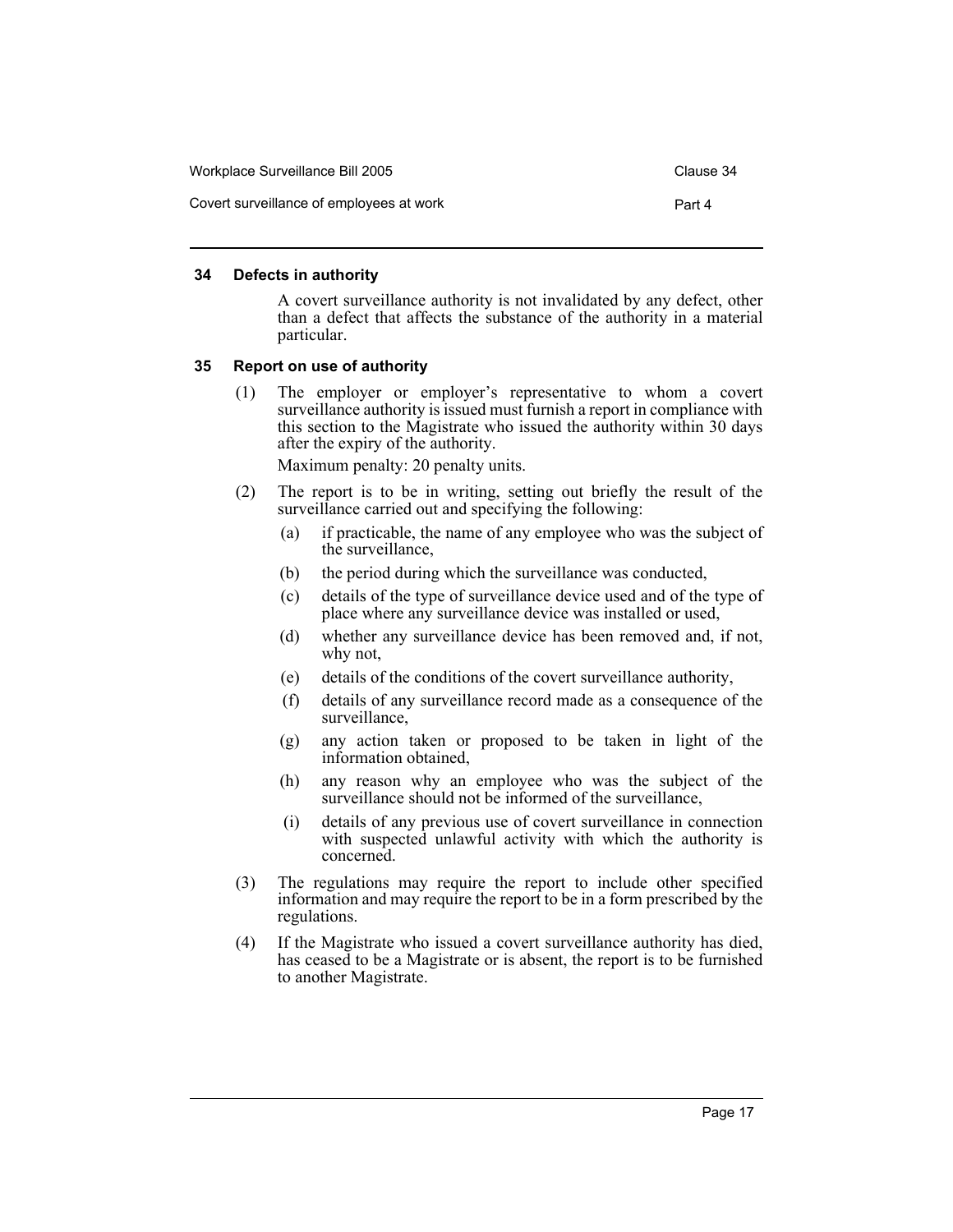### Clause 36 Workplace Surveillance Bill 2005

Part 4 Covert surveillance of employees at work

- (5) The Magistrate to whom the report is furnished may make such orders as the Magistrate thinks appropriate with respect to the use or disclosure of any surveillance record made as a consequence of surveillance conducted in accordance with the authority, including either or both of the following orders:
	- (a) an order that a surveillance record made as a consequence of the surveillance be delivered up to the Magistrate to be kept in the custody of the Magistrate or dealt with as the Magistrate may otherwise order,
	- (b) an order that a specified person or body be informed of the surveillance and given access to, or to part of, any surveillance record made as a consequence of the surveillance.
- (6) A Magistrate must make an order under subsection (5) (b) in favour of a person who was the subject of surveillance unless the Magistrate is satisfied that there is good reason for not making the order.
- (7) In considering whether there is good reason for not making an order under subsection (5) (b) in favour of a person, the Magistrate is to give consideration to whether the surveillance was justified and whether the surveillance was an unnecessary interference with privacy.

# <span id="page-20-1"></span><span id="page-20-0"></span>**Division 3 Covert surveillance records**

# **36 Storage of surveillance records of covert surveillance**

(1) Any surveillance supervisor who oversees the conduct of covert surveillance under the authority of a covert surveillance authority must take such security safeguards as are reasonable in the circumstances to ensure that any surveillance record made as a consequence of the covert surveillance that is in the possession or under the control of the surveillance supervisor is protected against loss or unauthorised access or use.

Maximum penalty: 20 penalty units.

(2) An employer or employer's representative to whom a covert surveillance authority is issued is to ensure that any portion of a surveillance record made as a consequence of covert surveillance under the authority that is in the possession or under the control of the employer or employer's representative is protected against loss or unauthorised access or use.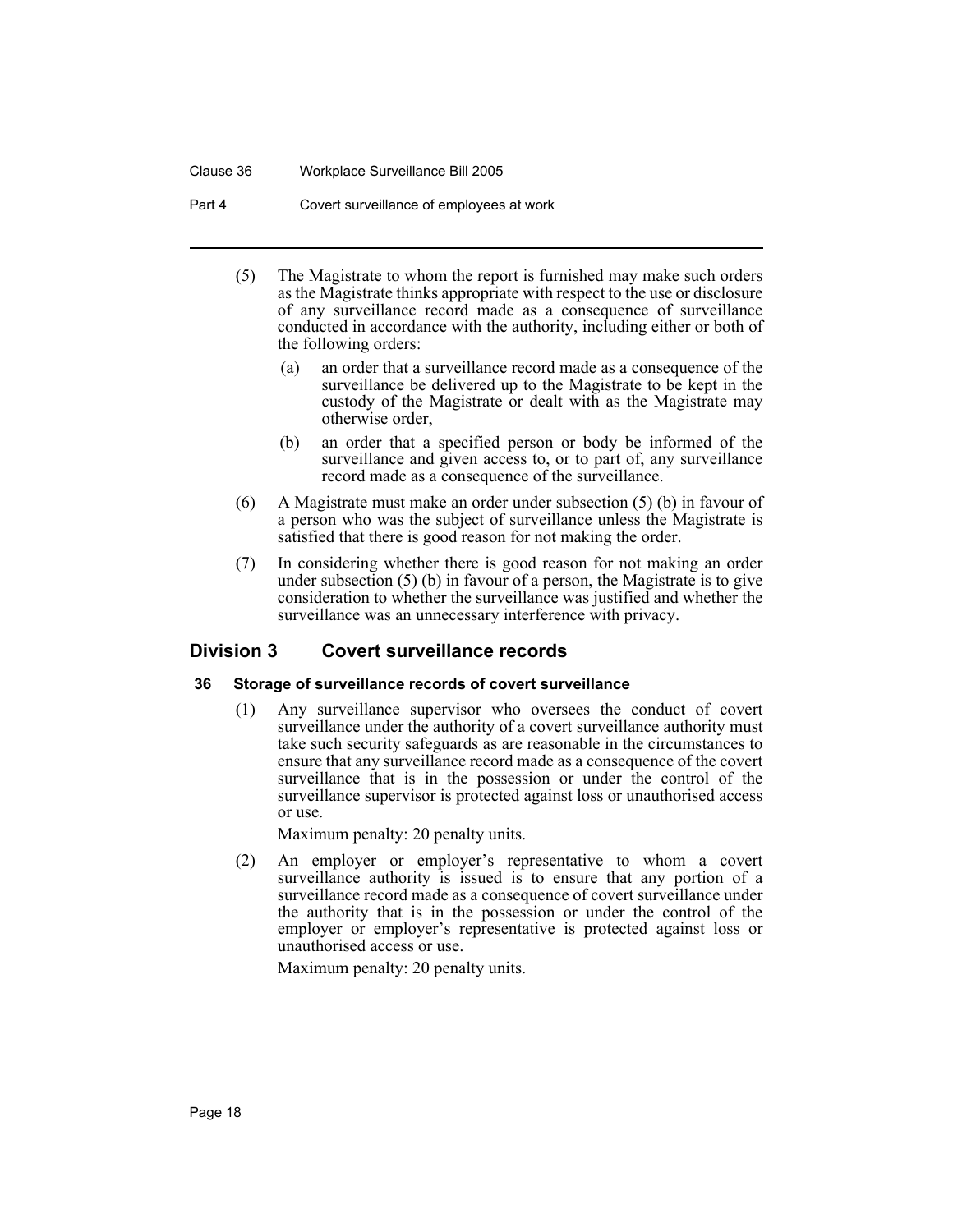| Workplace Surveillance Bill 2005         | Clause 37 |
|------------------------------------------|-----------|
| Covert surveillance of employees at work | Part 4    |

### <span id="page-21-0"></span>**37 Covert surveillance records may be used or disclosed for relevant purpose only**

(1) A person must not make use of or disclose to another person surveillance information or a surveillance record knowing or having reasonable cause to suspect that the information has been obtained or the record made as a result, direct or indirect, of covert surveillance of an employee while at work for an employer carried out or caused to be carried out by the employer unless that use or disclosure is for a relevant purpose as provided by this section.

- (2) If the covert surveillance of an employee was authorised by a covert surveillance authority issued to an employer, only the following use or disclosure of the surveillance information or record is for a relevant purpose:
	- (a) use or disclosure that is authorised or required by the conditions of the covert surveillance authority or an order of a Magistrate under section 35,
	- (b) use or disclosure for a purpose that is directly or indirectly related to establishing whether or not an employee is involved in unlawful activity while at work for the employer in accordance with the authority conferred by the covert surveillance authority,
	- (c) use or disclosure for a purpose that is directly or indirectly related to taking disciplinary action or legal proceedings against an employee as a consequence of any alleged unlawful activity while at work for the employer,
	- (d) use or disclosure for a purpose that is directly or indirectly related to establishing security arrangements or taking other measures to prevent or minimise the opportunity for unlawful activity while at work for the employer  $\hat{f}$  a kind identified by the surveillance record to occur while at work for the employer,
	- (e) use or disclosure that is reasonably believed to be necessary to avert an imminent threat of serious violence to persons or of substantial damage to property,
	- (f) disclosure to a member or officer of a law enforcement agency for use in connection with the detection, investigation or prosecution of an offence,
	- (g) use by a member or officer of a law enforcement agency for any purpose in connection with the detection, investigation or prosecution of an offence,
	- (h) use or disclosure for a purpose that is directly or indirectly related to the taking of proceedings for an offence,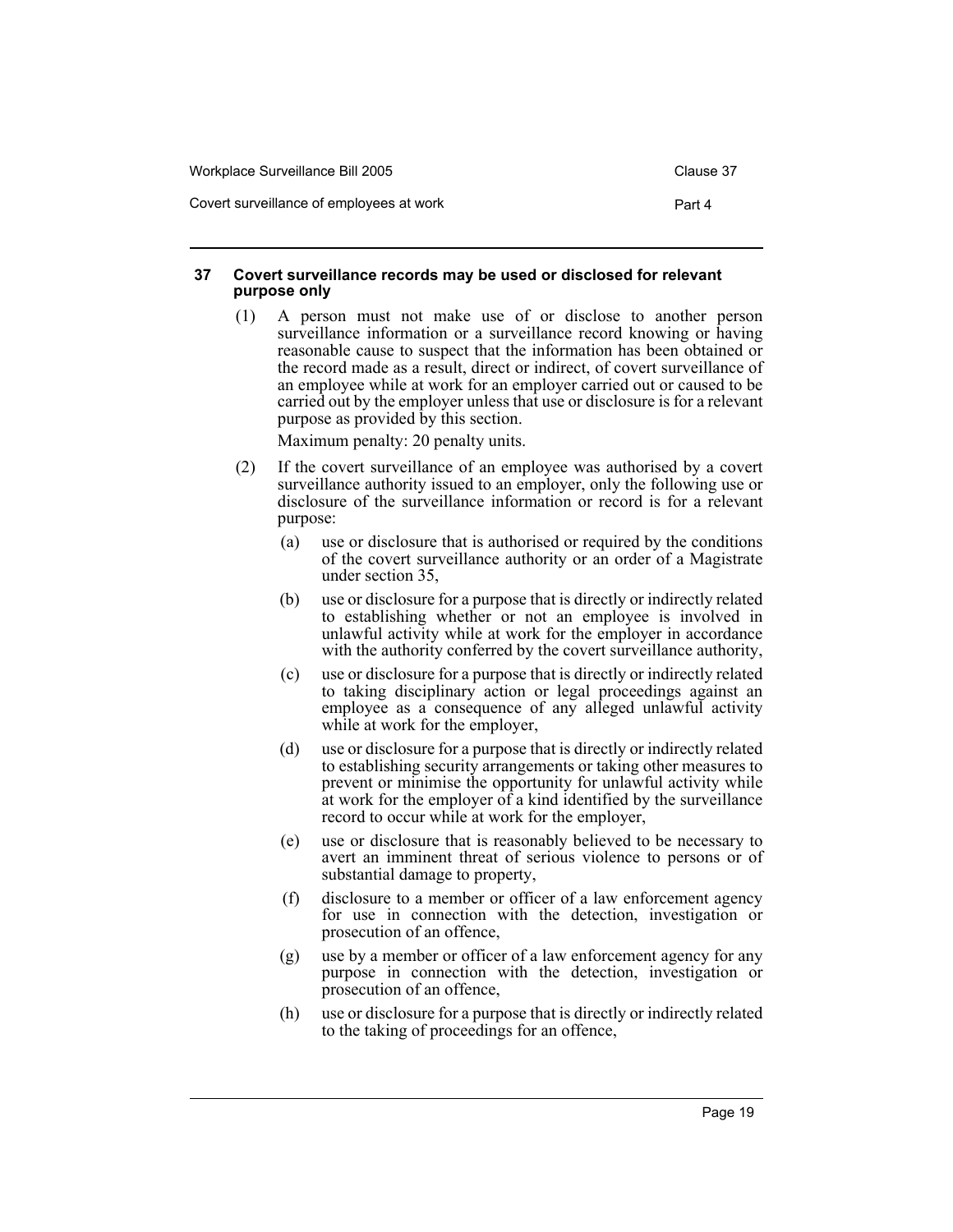#### Clause 38 Workplace Surveillance Bill 2005

Part 4 Covert surveillance of employees at work

- (i) use or disclosure for a purpose that is directly or indirectly related to taking any other action authorised or required by or under this Act.
- (3) If the covert surveillance of an employee was not authorised by a covert surveillance authority, only the following use or disclosure of the information or record is for a relevant purpose:
	- (a) disclosure to a member or officer of a law enforcement agency for use in connection with the detection, investigation or prosecution of an offence,
	- (b) use or disclosure for a purpose that is directly or indirectly related to the taking of proceedings for an offence,
	- (c) use by a member or officer of a law enforcement agency for any purpose in connection with the detection, investigation or prosecution of an offence.

### <span id="page-22-0"></span>**38 Information obtained inadvertently pursuant to authority**

- (1) Information that has inadvertently or unexpectedly come to the knowledge of a person as a direct or indirect result of the carrying out of covert surveillance authorised by a covert surveillance authority is, for the purposes of any determination by a court as to admissibility of evidence in criminal proceedings before the court, not considered to have been obtained in contravention of section 19 (Covert surveillance prohibited without covert surveillance authority).
- (2) Subsection (1) does not apply if the court is of the opinion that the application on the basis of which the covert surveillance authority was granted was not made in good faith.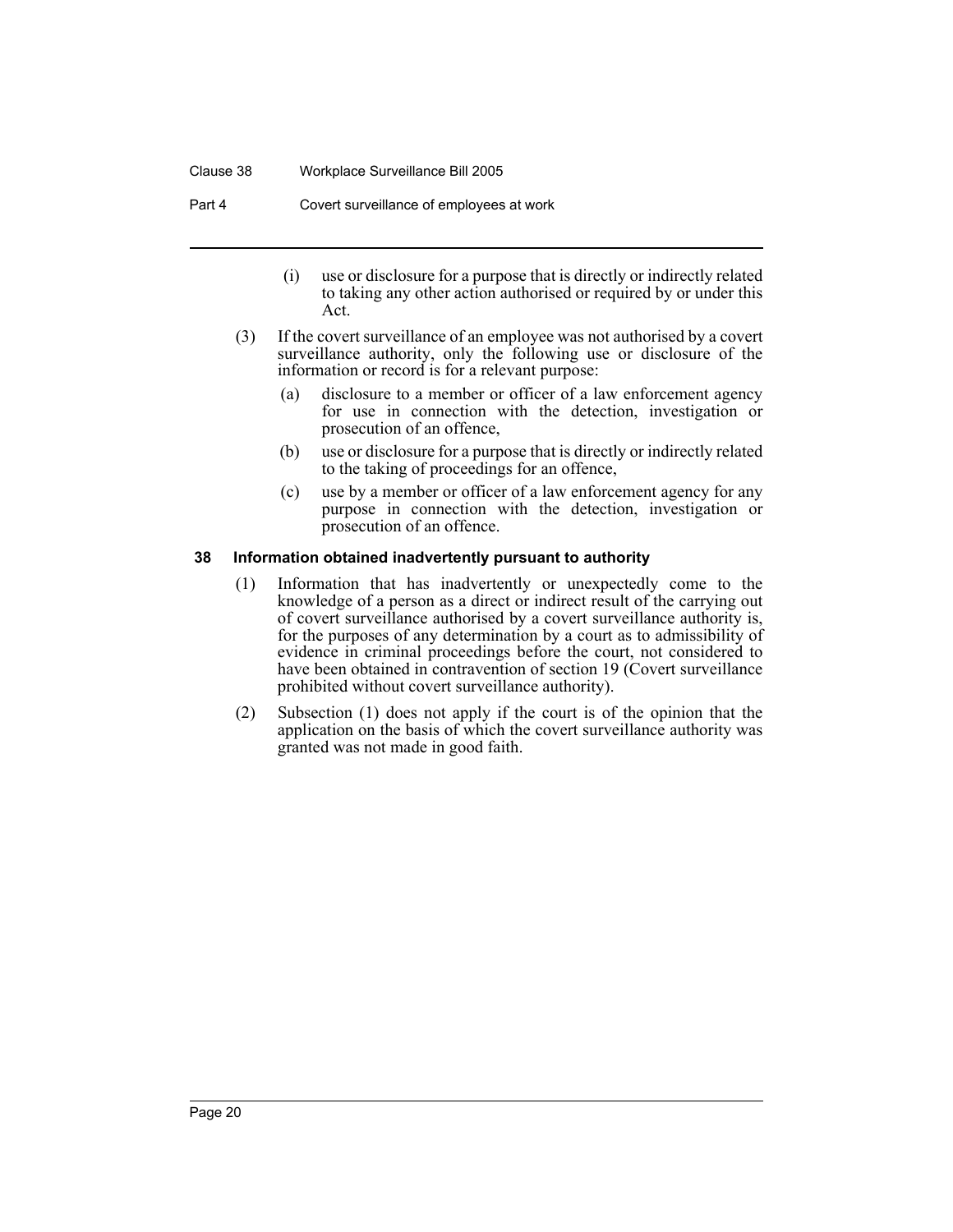Workplace Surveillance Bill 2005 Clause 39

# <span id="page-23-0"></span>**Part 5 Miscellaneous**

### <span id="page-23-1"></span>**39 Commonwealth laws**

This Act does not apply to anything done under the authority of a warrant or other authority under the *Telecommunications (Interception) Act 1979* of the Commonwealth or any other law of the Commonwealth.

# <span id="page-23-2"></span>**40 Functions under Act of Magistrates**

The imposition of a function on a Magistrate under this Act is not a conferral of jurisdiction on Local Courts.

# <span id="page-23-3"></span>**41 Application to judicial member of Industrial Relations Commission**

- (1) An applicant for a covert surveillance authority who is aggrieved by a decision of a Magistrate to refuse to issue or to vary or cancel a covert surveillance authority may make an application to a judicial member of the Industrial Relations Commission (a *judicial member*) to issue, vary or cancel the authority.
- (2) An employee affected by a covert surveillance authority who is aggrieved by a decision of a Magistrate to refuse to vary or cancel a covert surveillance authority may make an application to a judicial member to vary or cancel the authority.
- (3) The application must be made within 30 days after the decision is given or within such further period as the judicial member allows.
- (4) Part 4 applies to or in respect of the issue, variation or cancellation of a covert surveillance authority by a judicial member to whom an application is made under this section in the same way as it applies to the issue, variation or cancellation of such an authority by a Magistrate.
- (5) An application to a Magistrate for the issue or for a variation or cancellation of an authority is taken (for the purposes only of an application under this section) to have been refused if it is not decided within the period of 30 days after the making of the application to the Magistrate.
- (6) The imposition of a function on a judicial member under this section is not a conferral of jurisdiction on the Industrial Relations Commission.

# <span id="page-23-4"></span>**42 Annual report**

(1) The Minister must, as soon as practicable after 31 December in each year, prepare a report in respect of operations pursuant to covert surveillance authorities during the year and table the report, or cause it to be tabled, in both Houses of Parliament as soon as practicable after it is prepared.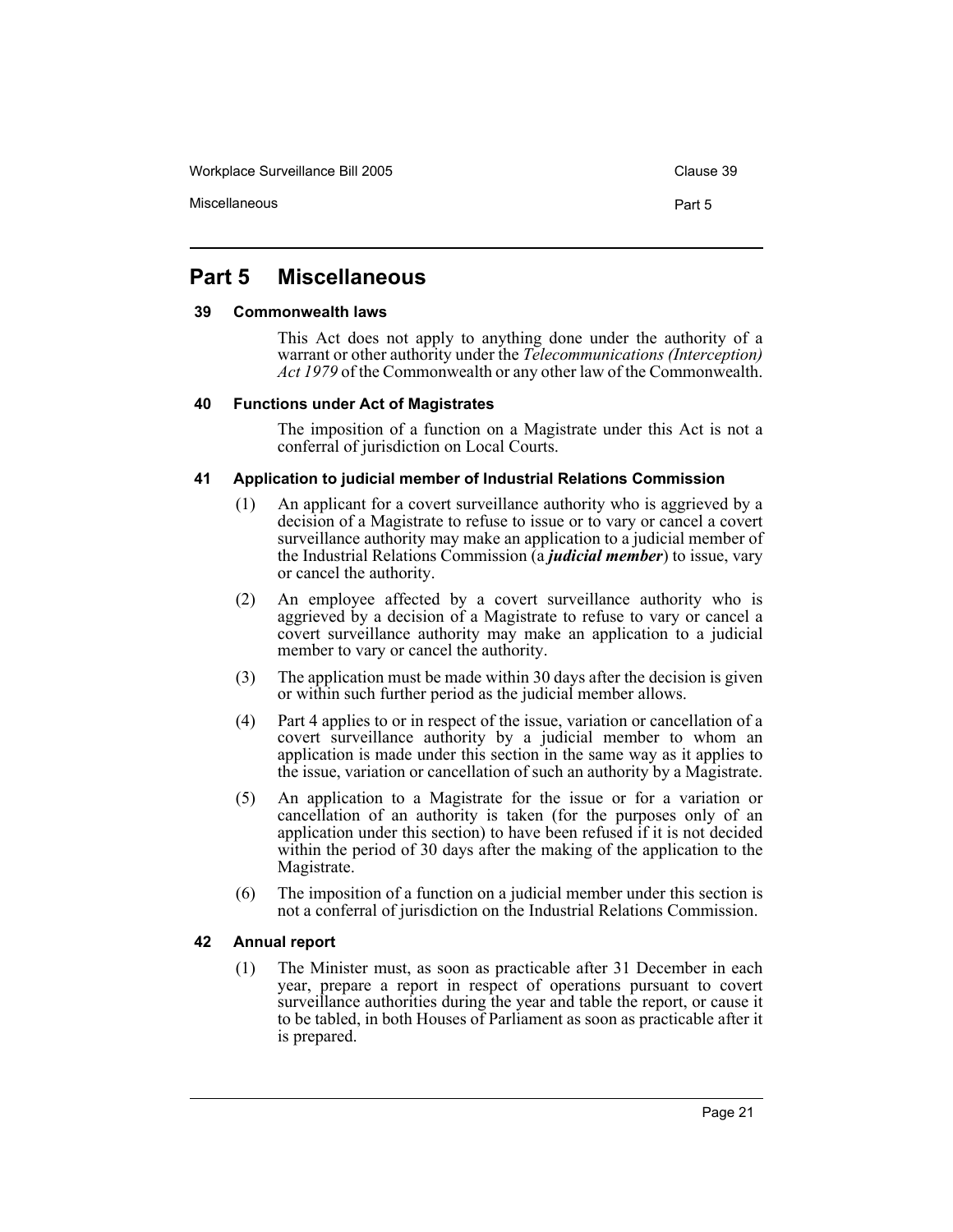Part 5 Miscellaneous

- (2) A report under this section:
	- (a) must include details of the number of covert surveillance authorities sought, and the number of such authorities issued (together with a breakdown of the kinds of surveillance to which those issued authorities related), during the year to which the report relates, and
	- (b) may report on such other matters relating to covert surveillance authorities and the use of covert surveillance as the Minister considers appropriate.

# <span id="page-24-0"></span>**43 Offences by corporations**

- (1) If a corporation contravenes any provision of this Act or the regulations, each person who is a director of the corporation or who is concerned in the management of the corporation is taken to have contravened the same provision if the person knowingly authorised or permitted the contravention.
- (2) A person may be proceeded against and convicted under a provision pursuant to subsection (1) whether or not the corporation has been proceeded against or convicted under that provision.
- (3) Nothing in this section affects the liability imposed on a corporation for an offence committed by the corporation under this Act or the regulations.

# <span id="page-24-1"></span>**44 Regulations**

- (1) The Governor may make regulations, not inconsistent with this Act, for or with respect to any matter that by this Act is required or permitted to be prescribed or that is necessary or convenient to be prescribed for carrying out or giving effect to this Act.
- (2) In particular, the regulations may make provision for or with respect to:
	- (a) the use, possession, storage and destruction of any surveillance records made in the course of covert surveillance of the activities of an employee, and
	- (b) applications for the issue, variation and cancellation of covert surveillance authorities and how such applications are to be dealt with.
- (3) A regulation may create an offence punishable by a penalty not exceeding 5 penalty units.

# <span id="page-24-2"></span>**45 Summary procedure for offences**

(1) Proceedings for an offence under this Act or the regulations may be dealt with summarily before a Local Court.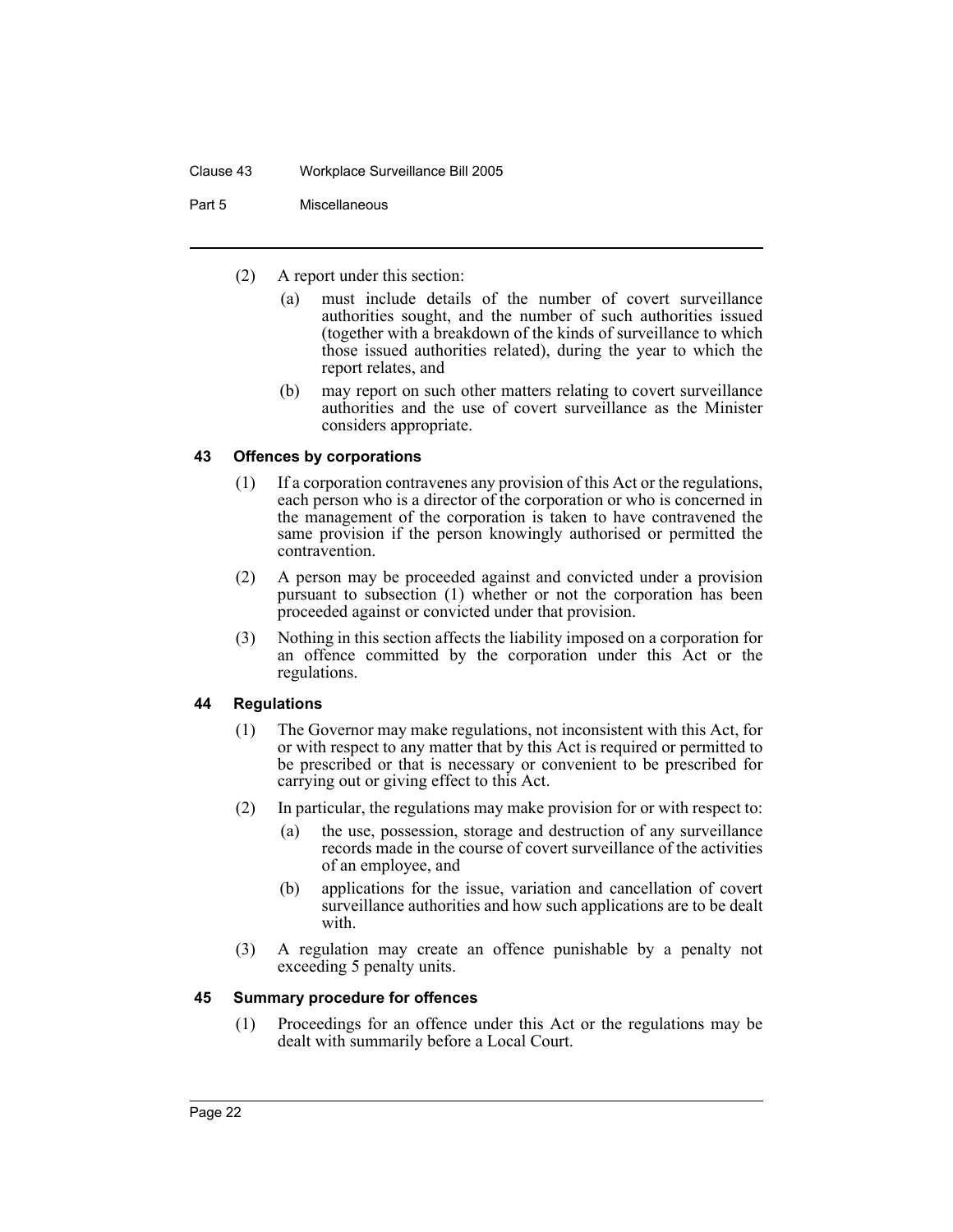Workplace Surveillance Bill 2005 Clause 46

Miscellaneous **Part 5** 

(2) The provisions of section 197 of the *Industrial Relations Act 1996*, and of the regulations under that Act, relating to appeals from, and the stating of a case by, a Local Court to the Industrial Relations Commission in Court Session apply to proceedings before a Local Court for offences against this Act.

# <span id="page-25-0"></span>**46 Authority to prosecute**

- (1) Proceedings for an offence against this Act or the regulations may be instituted only:
	- (a) with the written consent of the Minister, or
	- (b) with the written consent of an officer prescribed by the regulations, or
	- (c) by the secretary of an industrial organisation of employees any member or members of which are concerned in the matter to which the proceedings relate, or
	- (d) by a person who was the subject of the surveillance with which the alleged offence is concerned.
- (2) In proceedings for an offence against this Act or the regulations, a consent to institute the proceedings, purporting to have been signed by the Minister or a prescribed officer, is evidence of that consent without proof of the signature of the Minister or prescribed officer.

#### <span id="page-25-1"></span>**47 Savings and transitional provisions**

Schedule 1 has effect.

# <span id="page-25-2"></span>**48 Repeals**

The following are repealed: *Workplace Video Surveillance Act 1998 Workplace Video Surveillance Regulation 1999*

# <span id="page-25-3"></span>**49 Review of Act**

- (1) The Minister is to review this Act to determine whether the policy objectives of the Act remain valid and whether the terms of the Act remain appropriate for securing those objectives.
- (2) The review is to be undertaken as soon as possible after the period of 5 years from the date of assent to this Act.
- (3) A report on the outcome of the review is to be tabled in each House of Parliament within 12 months after the end of the period of 5 years.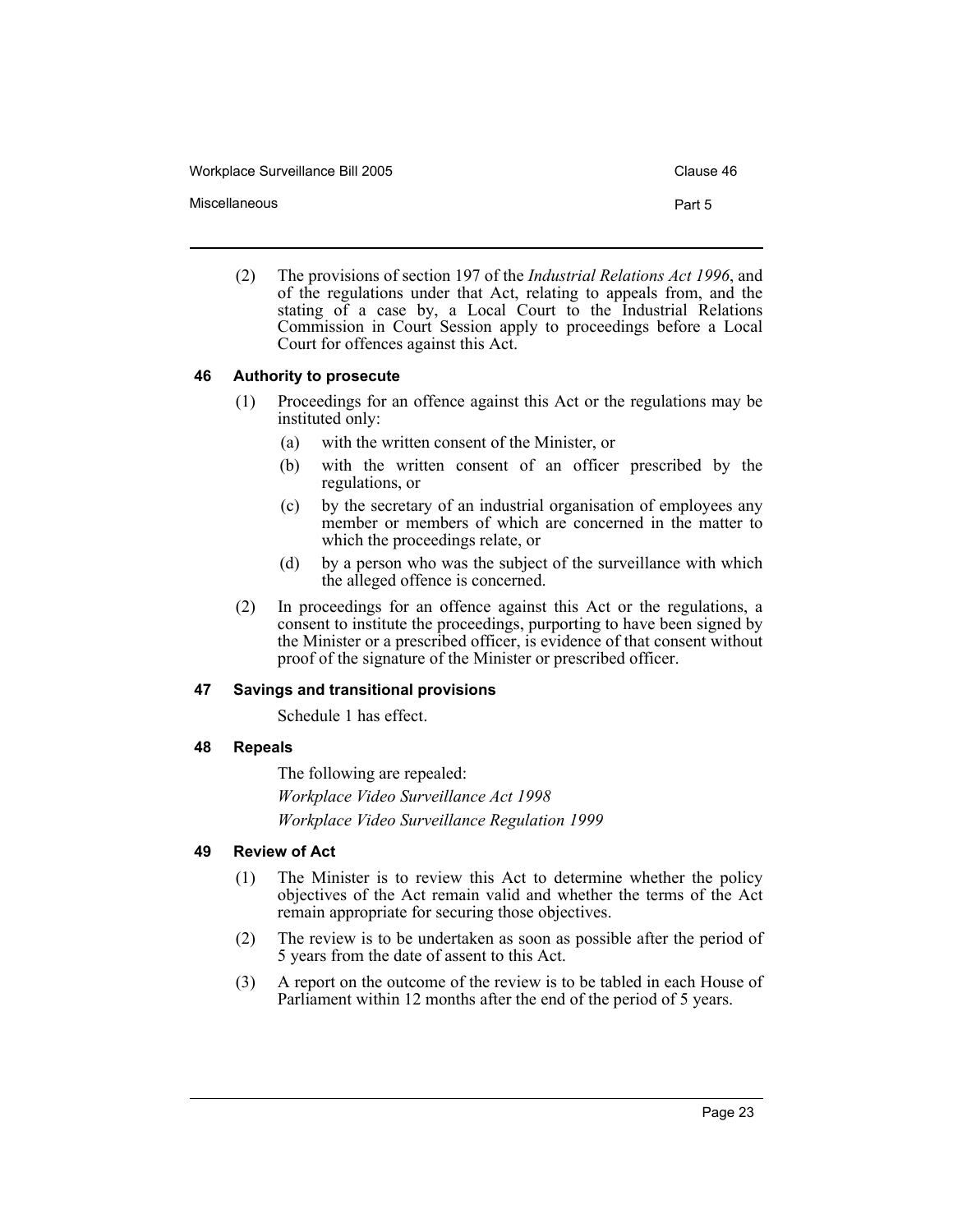Workplace Surveillance Bill 2005

Schedule 1 Savings and transitional provisions

# <span id="page-26-0"></span>**Schedule 1 Savings and transitional provisions**

(Section 47)

# **Part 1 Preliminary**

#### **1 Regulations**

- (1) The regulations may contain provisions of a savings or transitional nature consequent on the enactment of the following Acts: this Act
- (2) Any such provision may, if the regulations so provide, take effect from the date of assent to the Act concerned or a later date.
- (3) To the extent to which any such provision takes effect from a date that is earlier than the date of its publication in the Gazette, the provision does not operate so as:
	- (a) to affect, in a manner prejudicial to any person (other than the State or an authority of the State), the rights of that person existing before the date of its publication, or
	- (b) to impose liabilities on any person (other than the State or an authority of the State) in respect of anything done or omitted to be done before the date of its publication.

# **Part 2 Provisions consequent on enactment of this Act**

#### **2 Definition**

In this Part:

*repealed Act* means the *Workplace Video Surveillance Act 1998*.

#### **3 Covert surveillance authorities under repealed Act**

A covert surveillance authority in force under Part 3 of the repealed Act immediately before the repeal of section 9 of that Act (or issued pursuant to clause 4 of this Schedule) is taken to be a covert surveillance authority issued under this Act.

#### **4 Pending applications for covert surveillance authorities under repealed Act**

An application for a covert surveillance authority pending under Part 3 of the repealed Act immediately before the repeal of section 9 of that Act is to continue to be dealt with under the repealed Act as if that Act had not been repealed.